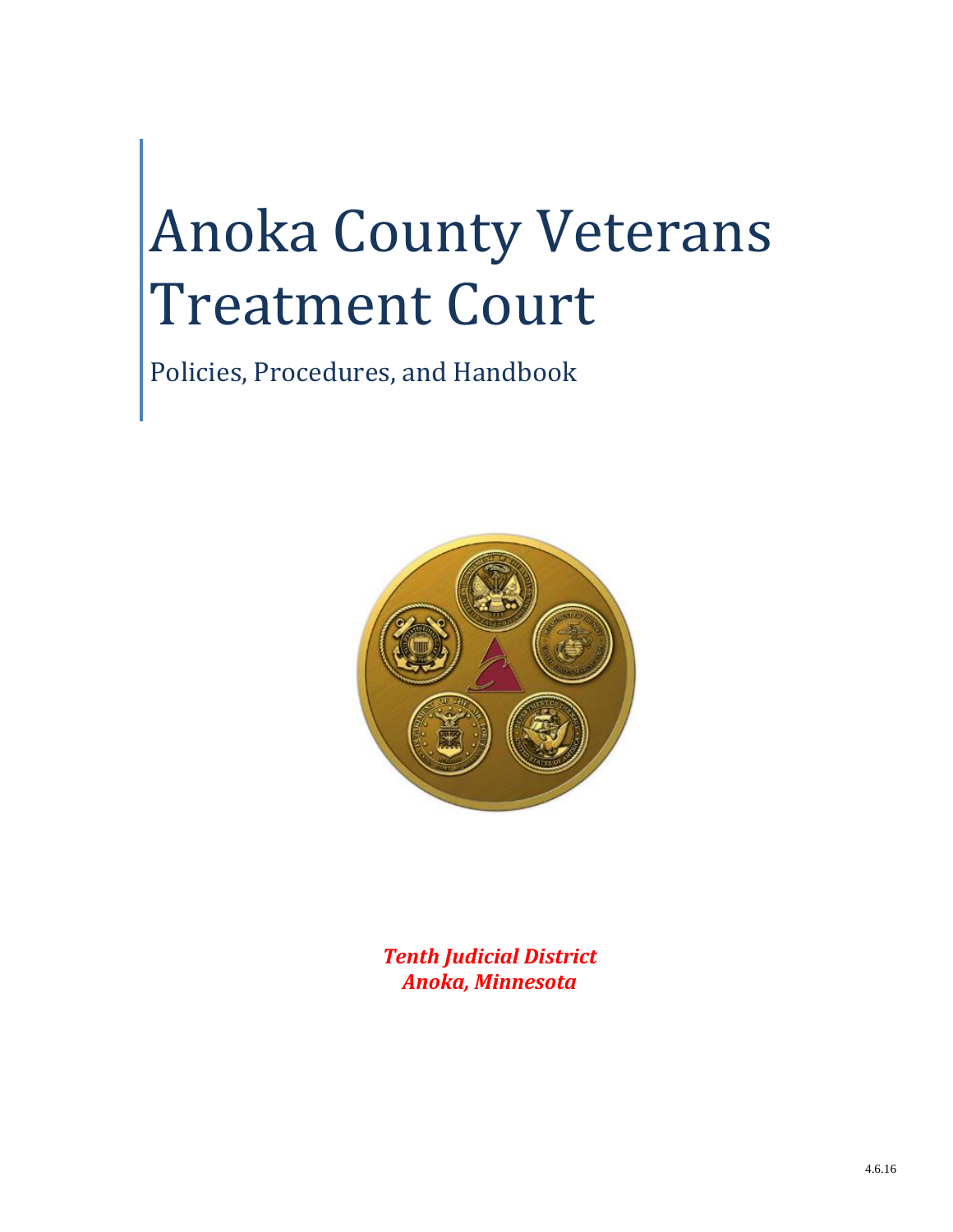# **TABLE OF CONTENTS**

| <b>SECTION</b>                      | <b>PAGE</b>    |
|-------------------------------------|----------------|
| Welcome                             | $\overline{2}$ |
| Overview                            | 3              |
| VTC Team and Their Responsibilities | 4              |
| Program Rules                       | $5-6$          |
| <b>Treatment Protocol</b>           | 7              |
| <b>Mentor Program</b>               | 7              |
| <b>Additional Programming</b>       | 7              |
| Confidentiality                     | 8              |
| Supervision                         | 8              |
| <b>Random Home Visits</b>           | 8              |
| <b>Court Supervision</b>            | 9              |
| Courtroom Rules                     | 10             |
| Phases                              | 10             |
| Graduation                          | 13             |
| <b>Termination Criteria</b>         | 14             |
| Drug and Alcohol Testing            | 14             |
| <b>Incentives and Sanctions</b>     | 15             |
| <b>Medication Information</b>       | 16             |
| <b>Helpful Phone Numbers</b>        | 17             |
| Releases                            | 18             |
| <b>Phase Application</b>            | 21             |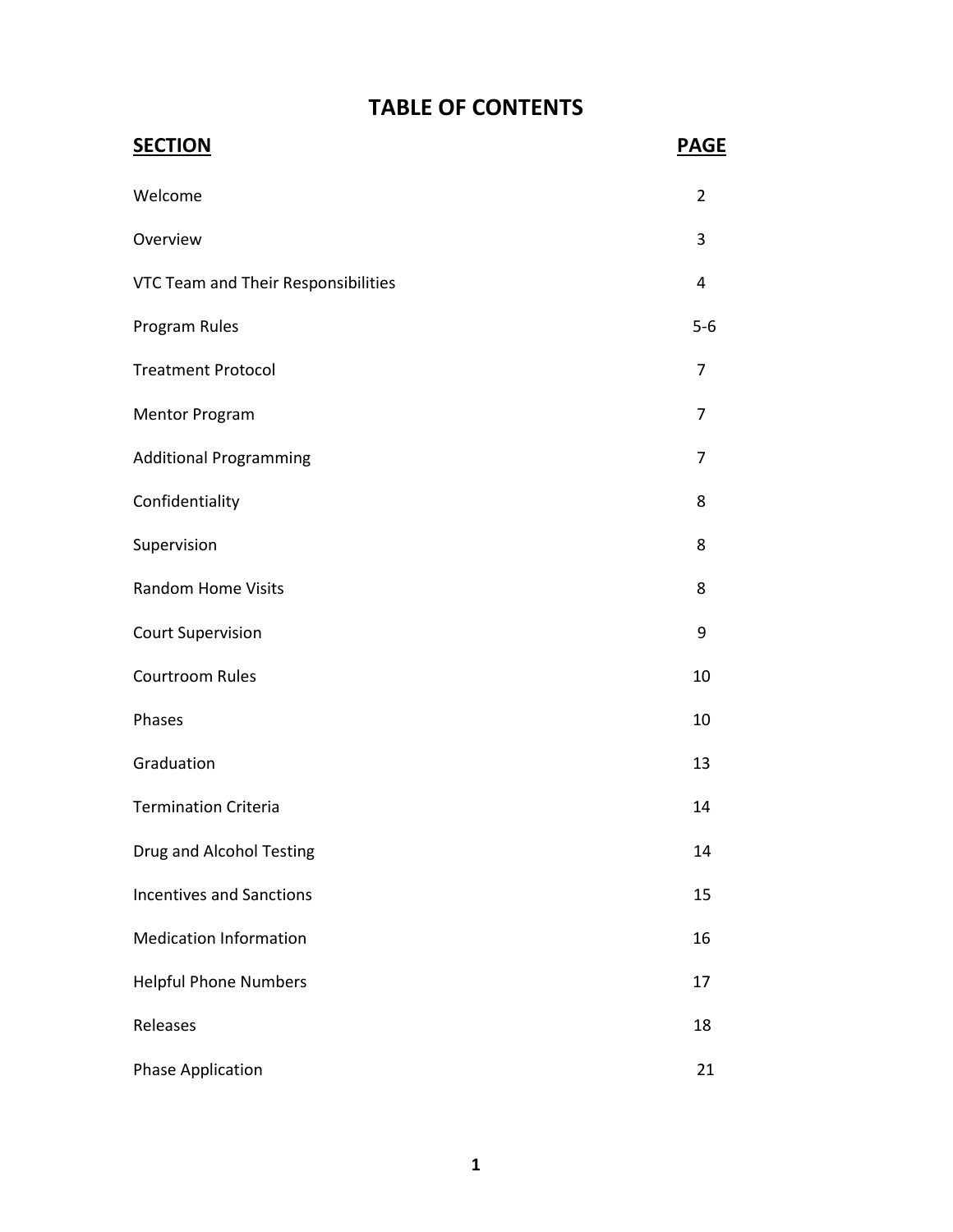

# *"Making a Positive Change*" **WELCOME**

*Welcome* to Anoka County Veterans Treatment Court (VTC)!

VTC is designed to promote self-reliance and assist you in becoming a productive and responsible community member. It is a voluntary program which provides you with the opportunity to change life circumstances by becoming alcohol and drug free and getting treatment for mental health issues.

VTC is a court-supervised program combined with intensive treatment and supervision for criminal justice-involved veterans with an emphasis on high risk and high needs. It is designed specifically for veterans charged with misdemeanor, gross misdemeanor, and felony level offense(s) that are closely related to their substance abuse or mental illness.

It is a unique program because it represents a closer working union between criminal justice system partners (court, attorneys, supervision, treatment) than is traditionally seen in criminal courts. A team of such professionals will be present to provide supportive services and guide you along. All are dedicated to your recovery.

This handbook is designed to be an overview of what to expect as a participant in Veterans Treatment Court (VTC). It provides a basic outline of the program and is a resource to turn to for the many questions you may have as you move through the program. If you are reading this handbook, it means you are either being considered for this program or have been accepted into the program.

You will be expected to follow the instructions given to you in VTC and comply with the case management and treatment plans developed for you. In accordance with the Participant Contract you have signed or will sign, you are responsible for reading this handbook carefully and following all guidelines or instructions listed.

The VTC Team believes in your commitment and desire for change. This program will provide you with the best opportunity to make those changes: Re-balance your life and move forward on a positive path.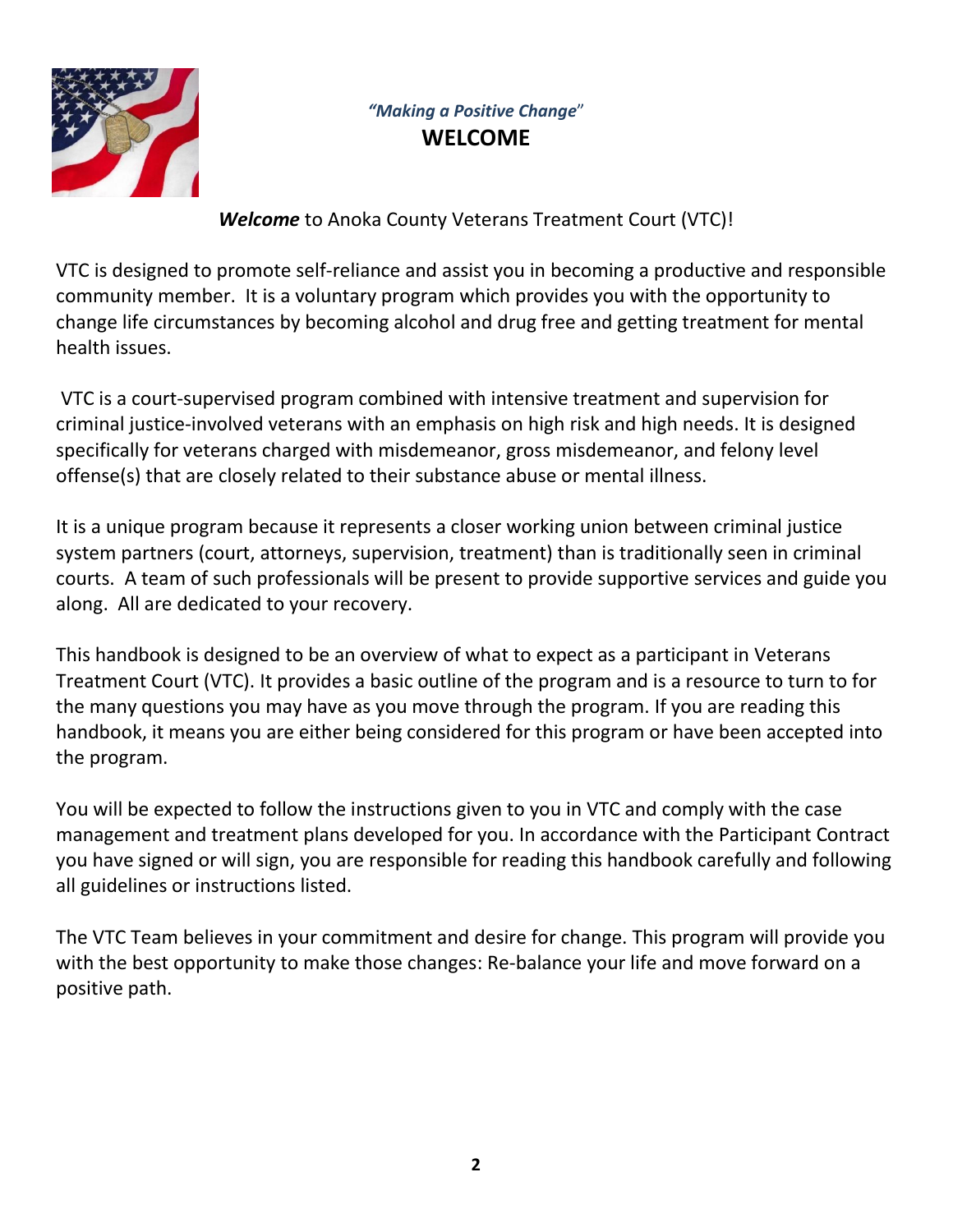# **OVERVIEW**

The Anoka County Veterans Treatment Court (VTC) began in the fall of 2012 and was developed to help participants achieve total abstinence from drugs and/or alcohol, be diverted from prison or jail, and to have a more satisfying law-abiding life. The VTC is designed to reduce re-arrests, promote selfsufficiency through employment and education and to help you remain in the community as a productive and responsible member of society. VTC is voluntary on your part. You must want to participate in this program. The judge, court staff, Probation Officers and treatment staff will guide and assist you, **but the final responsibility is yours. You must be motivated to make these changes and commit to a totally drug/alcohol free life.**

The program involves working jointly with the court, community supervision, treatment providers, the VA, service officers and other key team members, all dedicated to your recovery. **You will not be sent to prison or back to jail if you comply with the conditions of the program and graduate.** Our team will be working with you towards successful completion of the program, **but the choices and effort to become drug/alcohol free and not commit new crimes comes from you.**

VTC program components include regular court appearances, comprehensive assessment and treatment (chemical and mental health), individualized supervision, random drug and alcohol testing; vocational or job counseling; educational classes, and immediate sanctions and incentives.

VTC is broken down into four phases. You must complete all four phases successfully to graduate. The program is *abstinence based* with specific goals and activities required in each phase. Once phase requirements are accomplished and approved by the Team, transition to the next phase will occur. An application to request a phase move will need to be completed by you and turned into the Team for approval in advance, the only phase with no application will be from Phase 1 to 2.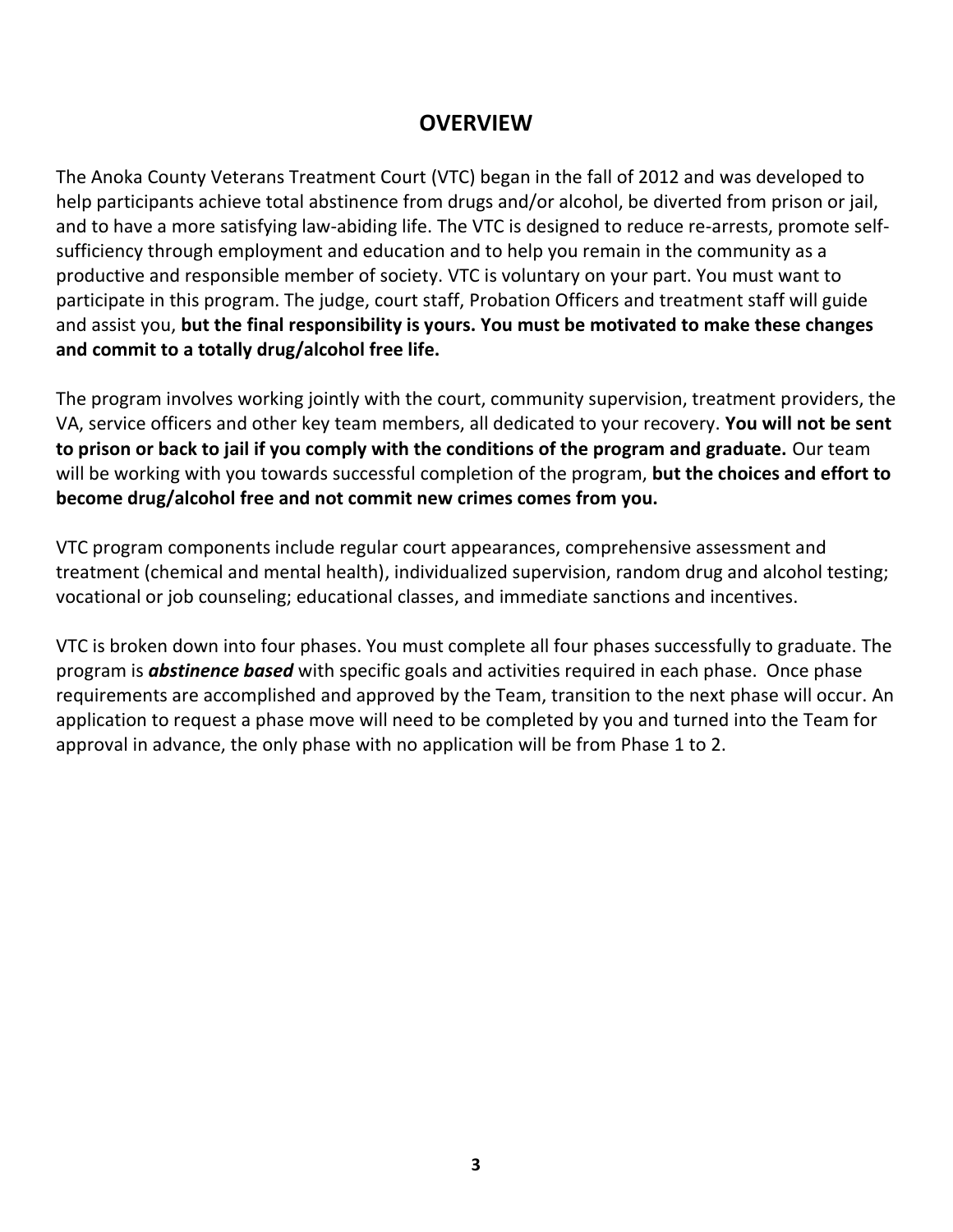# **VTC STAFFING TEAM AND THEIR RESPONSIBILITIES**

The VTC Team consists of these criminal justice professionals who perform the following functions (to include, but not limited to):

**Judge:** The Honorable Tammi A. Fredrickson and The Honorable Jenny Walker Jasper, Tenth Judicial District Court:

Supervises participant progress through the VTC continuum based on bi-weekly court hearing, team input and participant behavior; leads the VTC Team in decision-making; holds participants accountable for their progress by use of sanctions and incentives.

**Prosecutor:** Blair Buccicone and Treye Kettwick, Anoka County Attorney's Office (felony cases) and Melissa Westervelt, Coon Rapids City Attorney's Office (misdemeanor and gross misdemeanor cases): Gatekeeper/screener for access to treatment through VTC.

**Public Defender**: Christopher Lynch and Kelly Sinton, Public Defender's Office: Advocate for participant's access to and continued participation in VTC, assists in screening, and assures confidentiality requirements are met.

**Corrections Department:** Carol Paulson, Anoka County Corrections: Acts as contact point between the VTC and the Corrections Department. Ensures agents are supervising participants and that participants are compliant with their terms of probation. Reports to the VTC team results of drug screens, office visits etc.

**Veterans Justice Outreach Specialist (VJO):** David Holewinski-VA Medical Center: Assists with eligibility for VA services, provides case management and serves as the liaison to the VA Medical Center.

**County Veterans Service Officer (VSO):** John Kriesel, Amy Pomeroy, Tim Nelson, or Tony Tengwall- Anoka County Veterans Service Office: Assists in determining and accessing VA benefits and makes referrals to community based treatment, vocational, educations or other services.

**Peer Mentor Coordinator**: Paul Evangelist: Provides oversight and essential coordination for the overall mentoring program. The role of the Mentor Coordinator is to recruit, screen, select, train, match, supervise, and coordinate the volunteer mentors within the Anoka County Veteran's Court.

#### **Other Staffing Members include:**

**Law Enforcement Liaison:** Matt Woitel, Anoka County Sheriff's Office **Evaluator**: Loni Payne, Anoka County Attorney's Office **Court Administration Coordinator**: Lacy Greninger, Anoka County Court Administration **Senior Court Clerk**: Jill Kealy, Anoka County Court Administration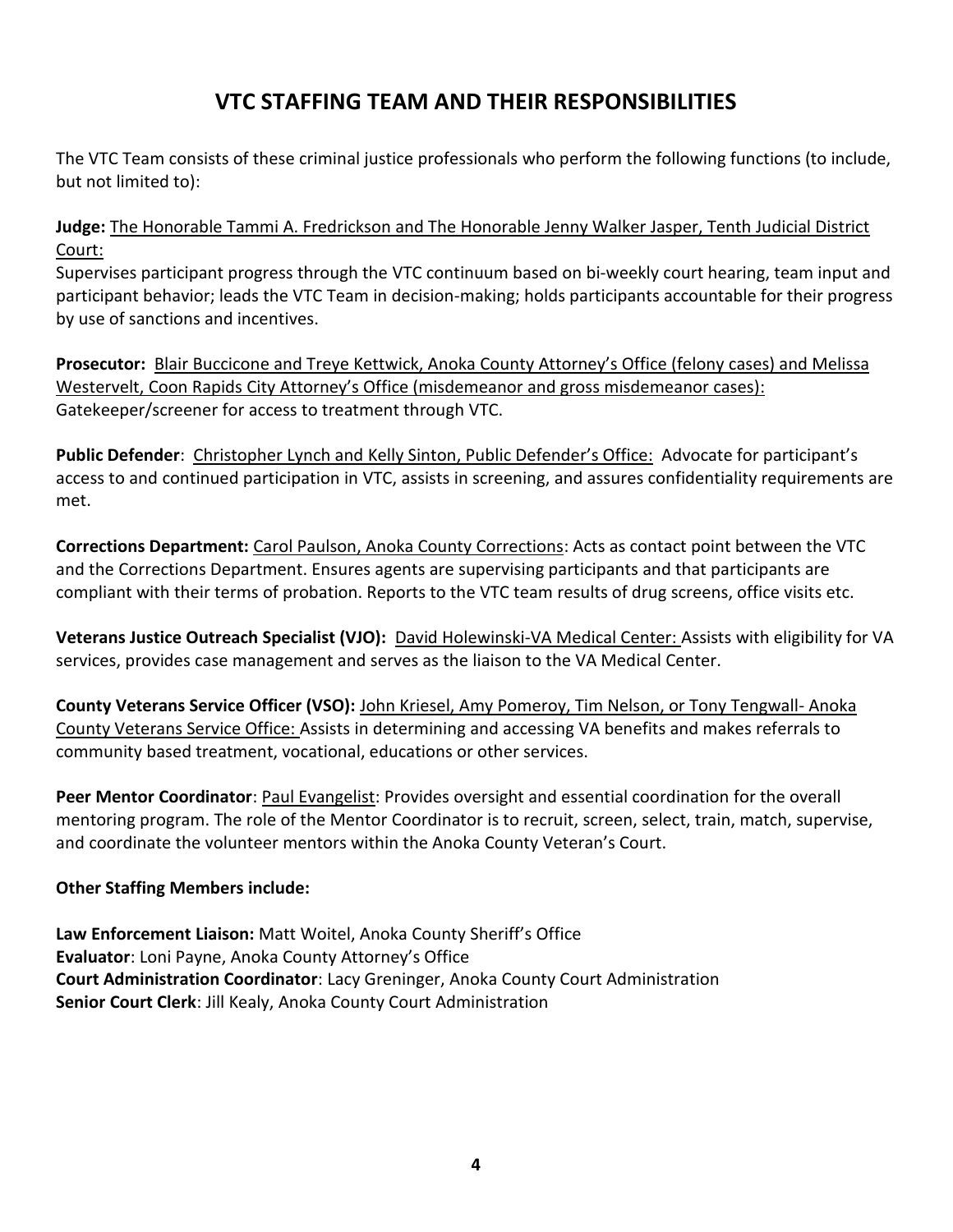### **PROGRAM RULES**



As a participant, you will be required to abide by the rules outlined in the 'Participant Contract' and 'Probation Agreement' as well as those outlined here in the Participant Handbook. These rules will apply throughout ALL phases:

1) **You are not to possess or consume any mood-altering chemicals or illegal substances.** "Possess" means to have on your person, in your home or vehicle. **This includes alcohol, and any substances containing alcohol (See list for examples).** Misuse of over-the-counter and prescription medications are prohibited. It is your responsibility to discuss using over-the-counter medications with your Probation Officer **prior** to using them. Medications producing "false-positive" drug tests will not be an excuse.

**If you are on medications for a documented medical condition, you must provide proof from your doctor. Additionally, it is your responsibility to ensure that the medication you are taking will not create a "false-positive" drug test. Any medication not approved will not be an excuse for a "falsepositive" drug testing.**

#### **ANY prescription medications must be verified and approved by your Probation Officer BEFORE you take them**

2) **Comply** with all **requests for drug and alcohol testing.** You will be assigned a 'color code' for random drug testing.

**You are required to call the 'color code' line daily and follow the instructions to report for testing.**  Drug testing and breath testing can also occur during court, office and field visits with your Probation Officer or other team members.

- 3) **You must not engage** in any behavior that results in a diluted, substituted or adulterated urine sample. A **diluted test** result is when a person drinks an excessive amount of liquids or takes other chemicals to hide their use prior to drug testing.
- 4) **Do not act violently or make threats towards other participants, staff or court personnel.** Violent or inappropriate behavior will not be tolerated. Threats or intimidation towards anyone will not be tolerated and may result in your termination from VTC.
- 5) **Do not bring any weapons to treatment, supervision meetings, any community agency meetings or court.** Bringing banned items could result in your termination from the program and you could get new charges.
- 6) You must fully **participate** in drug and/or alcohol **treatment** as directed by the court.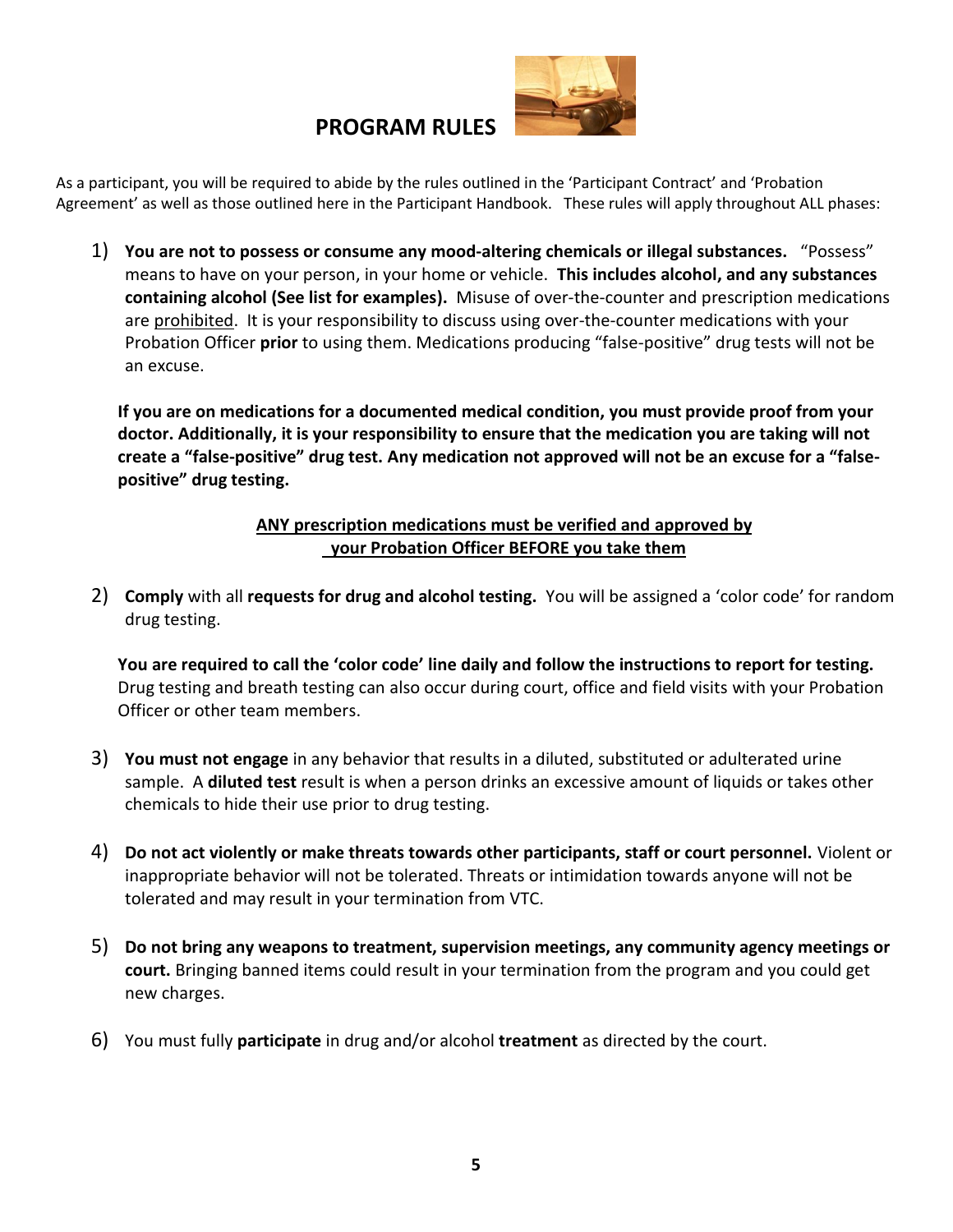- 7) You must **comply with all other programming requests** (in addition to Phase Requirements) which include, but are not limited to: Cognitive groups, domestic violence groups, community-based support groups, recommendations by the VA and Psychiatric Court Clinic (if applicable) and pay all program fees and restitution (if ordered).
- 8) Attend all VTC **court sessions and office appointments** with Probation Officer and **be on time**; contact Probation Officer as directed.
- 9) You must report to your Probation Officer any **change of residence within 72 hours**, and changes in your **work schedule** or employment status immediately. You must also report any changes in your **phone number** or contact information immediately. If your phone number is disconnected or cannot receive calls, find another way to notify your Probation Officer immediately. Failure to update address or phone number could result in a sanction.
- 10) **Employment** will be verified on an ongoing basis. If you are not gainfully employed or attending an approved vocational or educational program, you must be involved in an approved job seeking/training component or completing community service.
- 11) **Random home visits** may be conducted day or night or on weekends, without prior notice by Probation Officer or other team member. A drug or breathalyzer test may be requested of you during the visit.
- 12) **Collateral contacts** include, but are not limited to: Significant others, family, sponsors, employers, school instructors, other probation officers, physicians, therapists and treatment facilities.
- 13) Probation Officer must approve **out of state travel**. Two weeks' notice must be given if you plan on traveling (with the exception of emergency situations). You will be required to submit to a UA the day you leave AND as soon as you get back.
- 14) **Remain law abiding** in all respects and obey state, federal and local ordinances. You **must report any contact with law enforcement**, whether or not you receive a ticket or are arrested within 72 hours. This also applies if you are with other people who are stopped. When in doubt, communicate with your Probation Officer.
- 15) The Court has also ordered "**Special Conditions of Probation" that you must comply with.** Please refer to your Probation Agreement or Court Order. If you have any questions about your responsibilities, please discuss them with your Probation Officer.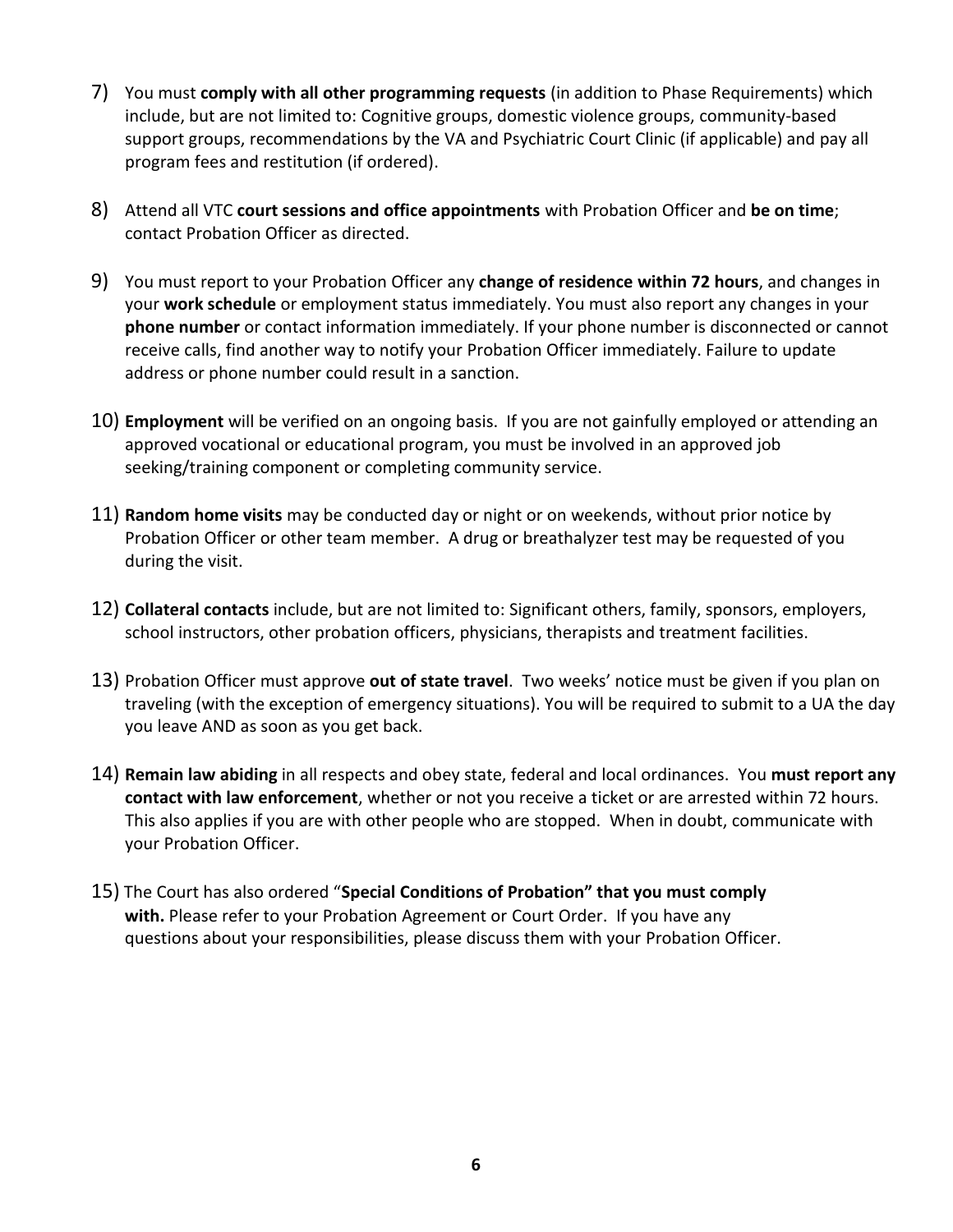# **TREATMENT PROTOCOL**

You may have already completed a chemical dependency evaluation and might need to complete one if you have not already done so. An evaluation should be obtained through your private insurance carrier or Anoka County Rule 25, or the Veterans Administration.

You may be referred to a treatment provider in the community to attend a program suitable in length and based on the assessment recommendations. Your treatment counselor will provide regular progress reports to your Probation Officer. Your Probation Officer will work with you to ensure that the treatment program is appropriate for you.

If you qualify for services at the VA Medical Center, you will be required to participate in treatment services according to the VA assessment/evaluation and treatment plan established at the VA. If you qualify for any level of VA benefits, you will also be required to utilize community-based services as deemed appropriate by your individual treatment needs.

Substance abuse treatment many times has three parts: individual counseling, supportive group sessions, and education. Together they are designed to develop self-awareness, an understanding of addiction and skills to maintain sobriety. The individual and group sessions can include problem identification and alternative solutions. The educational component can include films, lectures and handout materials. Your attendance at sessions will be reported to the team as part of your progress report. You must contact your counselor and Probation Officer if you are unable to attend or will be late to a scheduled session.

Sobriety success many times hinges on the ability to address all aspects of an individual's life. Participants in VTC are screened for mental health and chemical health issues that are active together. Many times, mental health conditions have gone unnoticed, undiagnosed and/or untreated in the past.

# **VETERAN MENTOR PROGRAM**

You will likely be assigned a volunteer veteran mentor to act as a coach, guide, role model, and advocate for you as you go through the VTC program. You are responsible for maintaining contact with your mentor. All mentors have prior military experience and will be there to listen to your concerns, make general suggestions, and act as a support network at a time when you need them most.

# **ADDITIONAL PROGRAMMING**

You must attend other programs as directed by the VTC team. These programs may include, but are not limited to, Change Step, Veterans Justice Outreach (VJO) Program, Intensive Outpatient Treatment (IOP) Residential Rehabilitation Treatment Program (RRTP) – St. Cloud VA, Relapse Prevention, Anger Management, Aftercare, Partial Psychiatry Hospitalization (PPH), Individual Psychotherapy, Dialectical Behavioral Therapy (DBT), Psychiatric Management, Moral Reconation Therapy (MRT), TBI/Polytrauma Rehabilitation, Evidence based therapies (CBT, CPT, PE, etc.), Other Outpatient Treatment Groups (Anxiety Intervention, Balancing Group, Moving forward, etc.).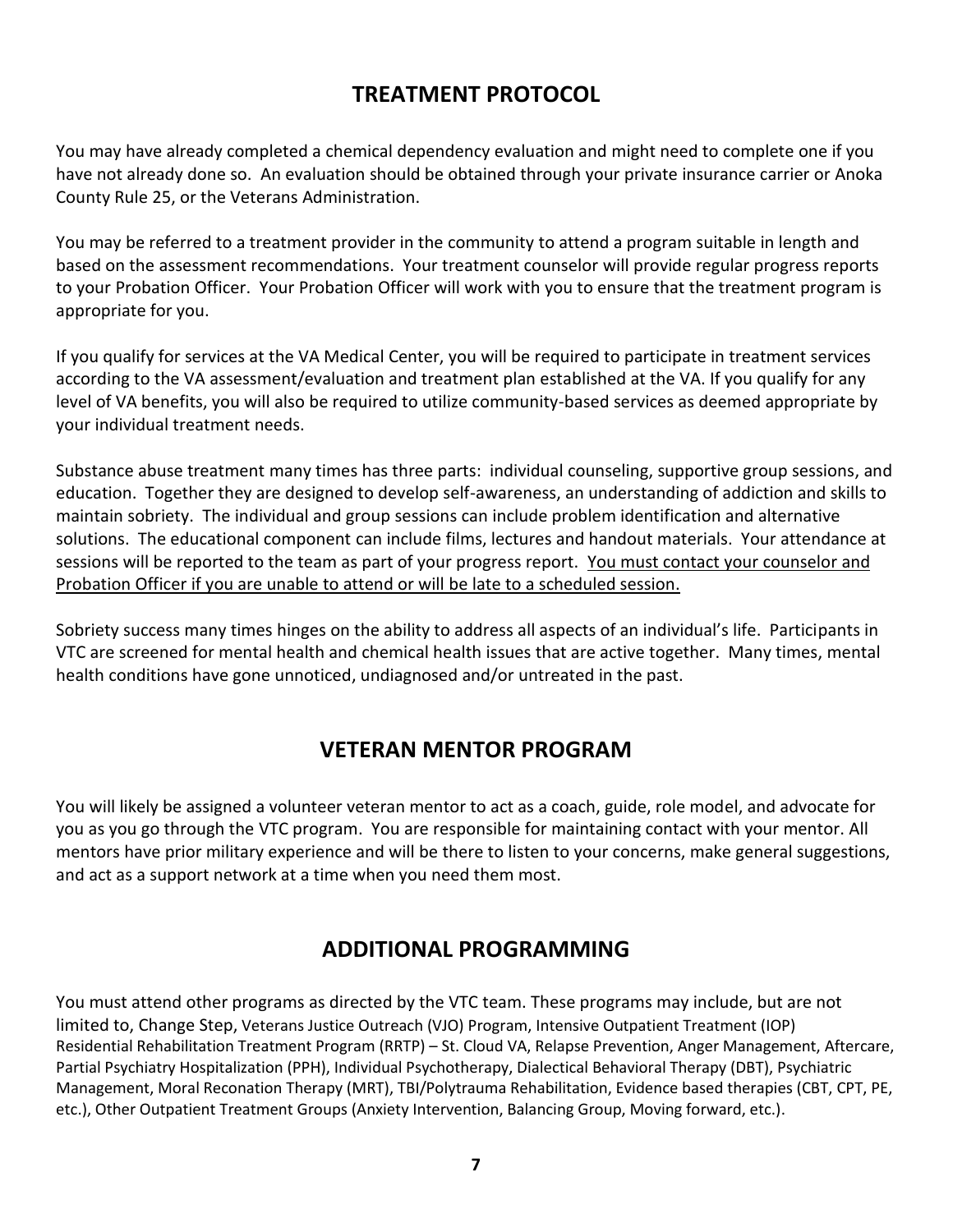# **CONFIDENTIALITY**

Federal and state laws require that your privacy be protected. In response to these regulations, this program, its Probation Officers and treatment providers have developed policies, procedures and designated forms for you to sign in order to guard your privacy. If you have questions regarding your confidentiality please ask a member of the Court Staff.

# **SUPERVISION**

Anoka County's Adult Probation Supervision services are located at the Rum River Human Services Campus. Adult offenders are managed based on their assessed risk to public safety, their individual treatment needs, and court-ordered supervision conditions. VTC participants who are residents of counties outside Anoka will be supervised within these counties with contact through Anoka County Corrections. All felony level offenders are assessed for risk and individual programming needs using the Level of Service-Case Management Inventory (LS/CMI). This tool assists probation officers with case management planning by evaluating risk factors including criminal history, education, employment, peer relationships, chemical abuse, and attitudes. All Veteran Court participants are assigned an individual supervising agent.

# **RANDOM HOME VISITS**

**Random** (surprise) home visits can occur during the day, evening or weekend- where you will be visited by your Probation Officer and possibly other team members. Drug and breath testing can occur during the random home visit.

Random home visits will be utilized as an extra supervision tool for the program. These visits are intended to provide supportive monitoring while you are in the community. Visits will be conducted by the Probation Officers and law enforcement.

During the home visit you will be required to identify other residents and/or visitors of the home. You will also be required to submit to a PBT's (portable breath test). Reports to the judge and team about the general condition of the home (positive or negative) will be noted. VTC is a **zero tolerance** program and the use of any chemicals will not be tolerated.

You are obligated to respond to the visit by answering your door if you are home and allowing the staff in for conversation. If you are found not at home, staff may try to reach you via cell phone and request that you either meet them back at your residence or somewhere in the community.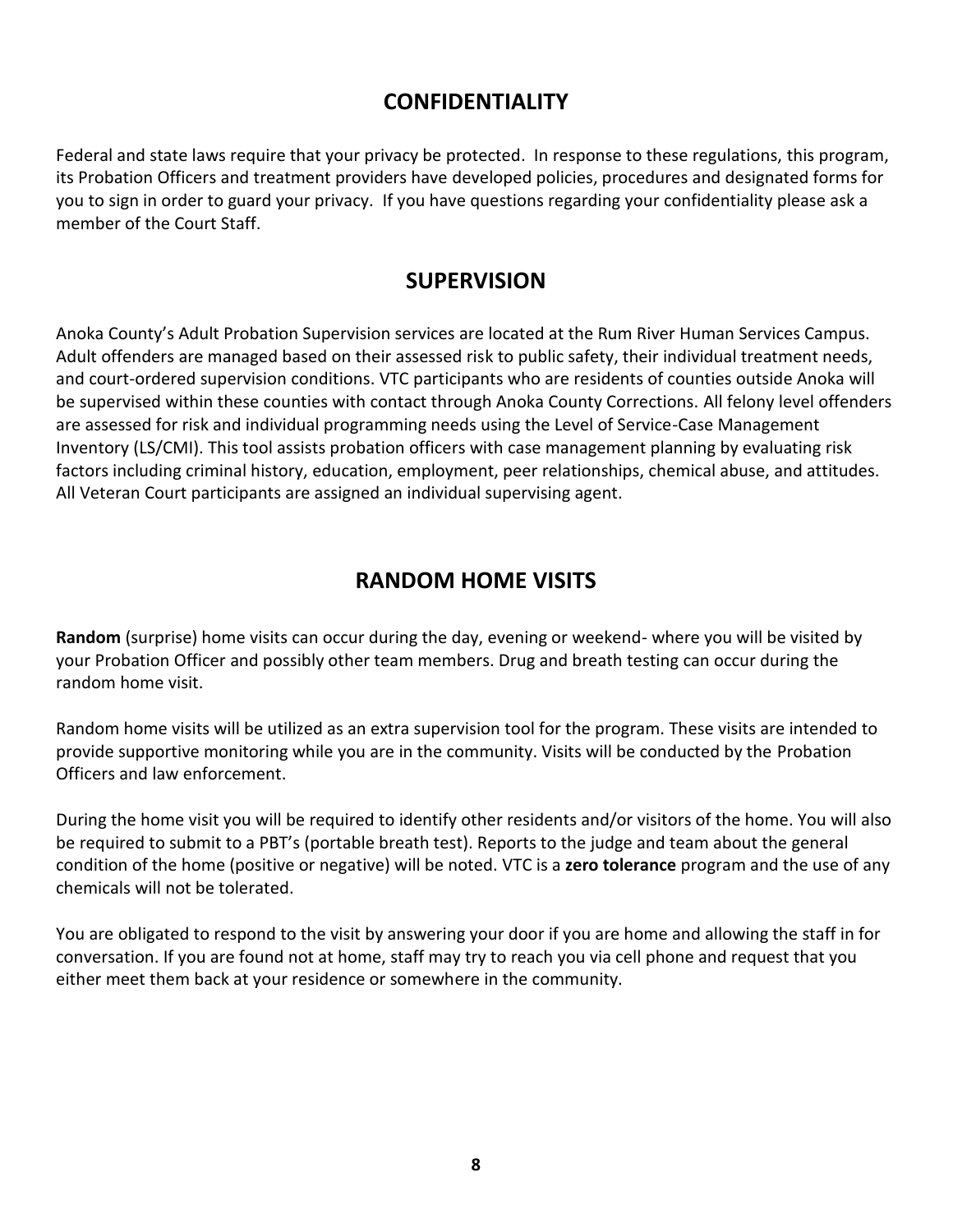# **COURT SUPERVISION**

Staffing is a meeting prior to court that includes the whole VTC Team. It is a time for the Team to review your case. Updates from your Probation Officer, treatment provider and any other program you are involved in will be reviewed for progress. Based on performance, the team will determine next steps to take that may be appropriate for you: Rewards (incentives) or sanctions. Other changes to your supervision plan may be ordered by the Judge (examples include increased drug testing, counseling, meeting attendance, reassessment, residential treatment or intensive outpatient treatment) to help you achieve and maintain sobriety. The team will also determine when you will proceed to the next phase and approve graduation application.

**You will be required to appear in court on a regular basis**. At each court hearing you will speak for yourself and you are encouraged to ask the Judge questions or discuss matters that may impact your efforts to maintain sobriety. The Judge will talk to you about the progress report, ask clarifying questions and discuss specific problems you are experiencing. The Judge will administer any rewards, sanctions or order other supervision plan adjustments during this time.

**Court attendance** is linked to your Phase status and can be decreased or increased based on your performance. If an extreme emergency happens and you are going to be late or miss your court date notify your attorney or Court Administration. **Failure to appear** in court may result in a bench warrant being issued for your arrest.



- Timeliness is a virtue be on time. Check-in starts at 1:15pm; you must be in the Courtroom when **Court begins promptly at 1:30pm,** unless you have permission otherwise.
- **Cell phones are distracting; make sure they are turned off.** If your cell phone goes off during court, it will be taken away and may be given back to you at the end of court time or at a future time. The same will apply if you are caught text-messaging, browsing the internet, or using your phone for any reason.
- Using portable electronic equipment or sleeping is prohibited.
- **No food or beverage in the courtroom** unless provided by the program or with permission of the Court Team. **No CHEWING GUM**.
- A purpose of the court session is to gain knowledge and offer support to your fellow participants. Please refrain from having random conversations. Continual, excessive talking is unacceptable.
- The Judge and courtroom environment deserves respect. Please wear appropriate clothing.

*Failure to abide by any of these rules may result in a sanction*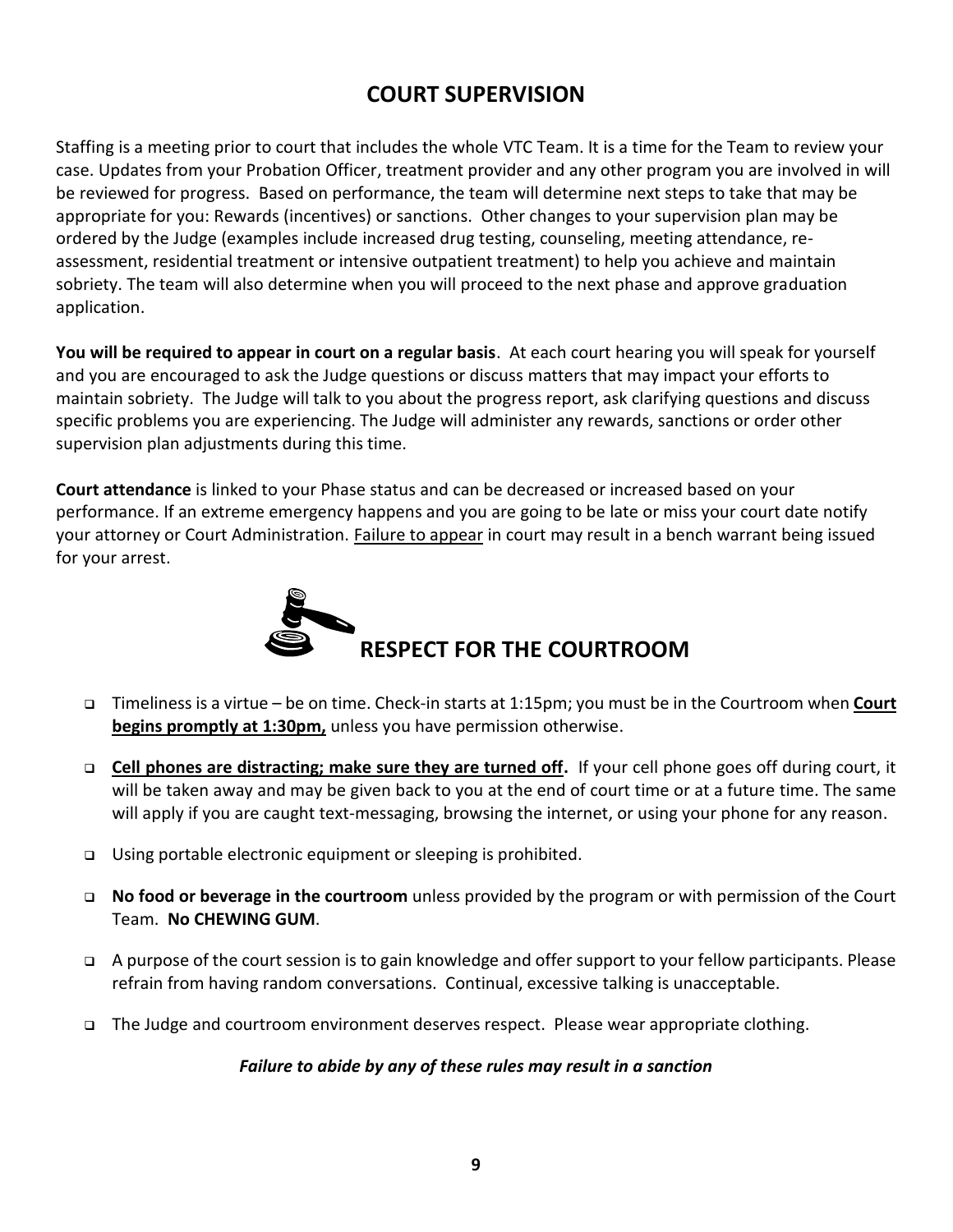# **PHASES**

The Veterans Treatment Court program is a four-phased, highly structured program lasting up to twenty four (24) months. However, the length of time varies based upon your individual progress.

Each phase consists of specific requirements for transition into the next phase. Phase movement will be the result of you accomplishing the following: your goals as determined by your case plan along with the specific phase requirements and other responsibilities as discussed with the VTC team. You can also ask the VTC for permission to progress to the next phase. When the Team decides you are eligible for phase movement, you will be given a phase application. If the Team sees no progress and/or motivation to change, phase movement could be delayed and you could be terminated from the program.

The application is to be filled out completely and given to the Team who will review it at staffing. To be considered for a phase move, the application will need to be turned in at least one week in advance. The application for phase advancement can be sent to your supervising agent. When filing out the applicationthe more the better. A review of your VTC contract and case plan will occur to ensure total program compliance. The VTC team will review your status and make a recommendation for phase movement based on your performance.

| tiere : com-, com                                                          |                                                                                                                                                                                                                                                                                                                                                                                                                                                                                                  |  |
|----------------------------------------------------------------------------|--------------------------------------------------------------------------------------------------------------------------------------------------------------------------------------------------------------------------------------------------------------------------------------------------------------------------------------------------------------------------------------------------------------------------------------------------------------------------------------------------|--|
| <b>PHASE ONE - COMMITMENT</b>                                              |                                                                                                                                                                                                                                                                                                                                                                                                                                                                                                  |  |
|                                                                            | Intake, assessment and orientation; Assess benefits eligibility; establish                                                                                                                                                                                                                                                                                                                                                                                                                       |  |
| <b>Objectives:</b>                                                         | abstinence and chemical dependency/mental health treatment; and                                                                                                                                                                                                                                                                                                                                                                                                                                  |  |
|                                                                            | identify outside support system.                                                                                                                                                                                                                                                                                                                                                                                                                                                                 |  |
| Length of Phase:                                                           | No more than sixty (60) days                                                                                                                                                                                                                                                                                                                                                                                                                                                                     |  |
| <b>Requirements during</b><br>phase 1 include (but are<br>not limited to): | Twice monthly court hearings; show up- be respectful and be<br>$\bullet$<br>honest.<br>Screen and be assessed for treatment; follow any<br>recommendations<br>Comply with pre-sentence investigation (PSI)<br>Engage with peer mentor coordinator<br>Submit to random UA's (minimum of twice weekly);<br>$\bullet$<br>breathalyzer tests, ISAP, or Urinalysis with ETG testing as<br>directed.<br>Engage with Veterans Service Officer (VSO) and Veterans Justice<br>Outreach Coordinator (VJO). |  |
| <b>Minimum Requirements</b><br>for Advancement                             | A) Affirm desire and eligibility to continue in program<br>Satisfactory compliance with all program requirements<br>B)<br>Approval of VTC Team<br>C)<br>Enter plea and receive sentence into VTC                                                                                                                                                                                                                                                                                                 |  |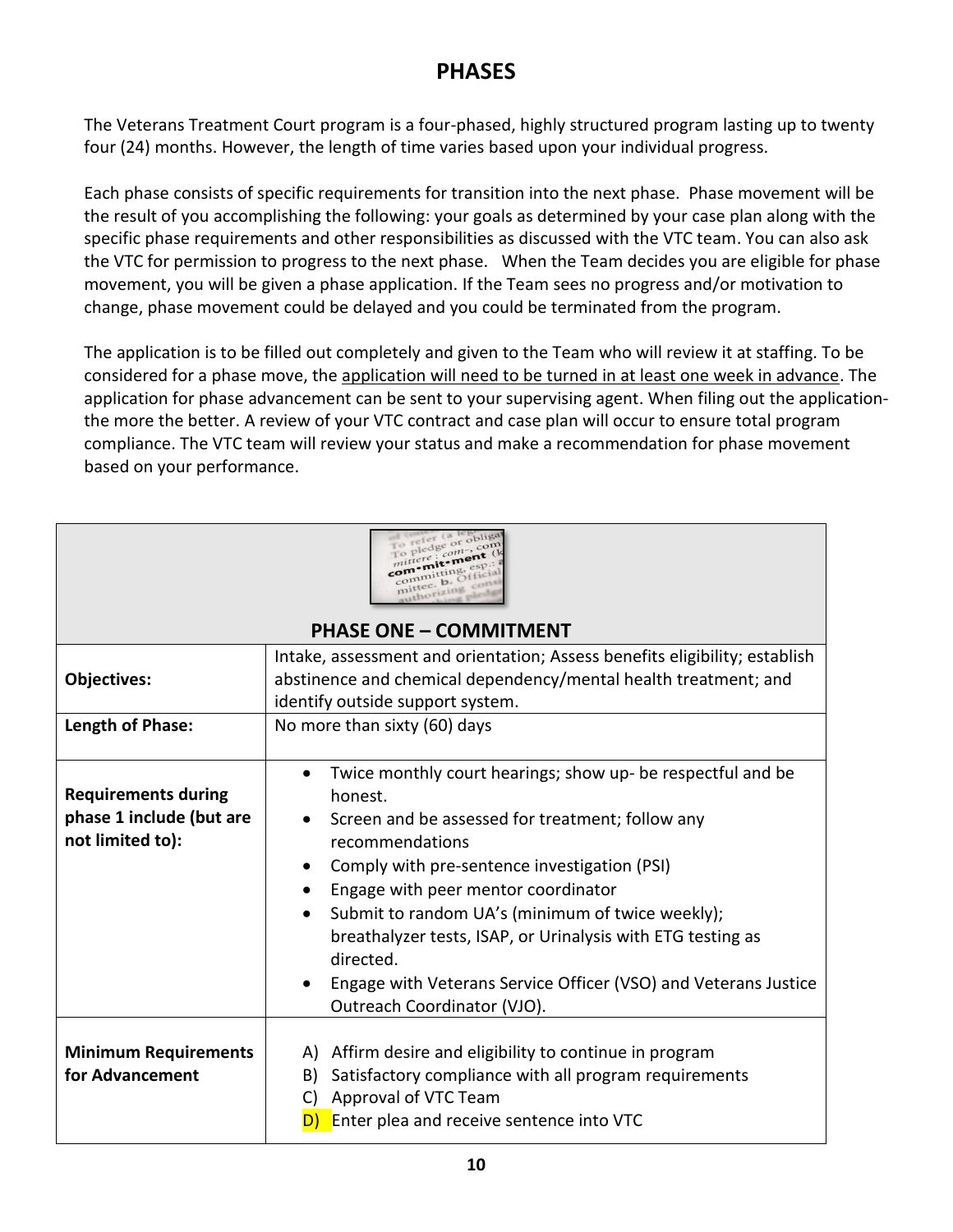

#### **PHASE TWO - Stabilization**

| <b>Objectives:</b>                                                         | Continue abstinence; establish recovery; establish positive stable<br>lifestyle.                                                                                                                                                                                                                                                                                                                                                                                           |
|----------------------------------------------------------------------------|----------------------------------------------------------------------------------------------------------------------------------------------------------------------------------------------------------------------------------------------------------------------------------------------------------------------------------------------------------------------------------------------------------------------------------------------------------------------------|
| Length of Phase:                                                           | A minimum of three (3) months                                                                                                                                                                                                                                                                                                                                                                                                                                              |
| <b>Requirements during</b><br>phase 2 include (but are<br>not limited to): | Attend court hearings as scheduled; be honest and be respectful<br>Continue engagement with VJO and VSO<br>Follow all treatment orders<br>Follow orders of corrections and supervising agent<br>Develop a housing plan<br>Treat program partners with respect.<br>Submit to random UA's (minimum of twice weekly); breathalyzer<br>tests, ISAP, or Urinalysis with ETG testing as directed<br>Meet with veteran mentor coordinator as directed, or mentor if<br>applicable |
| <b>Minimum requirements</b><br>for Advancement:                            | A) Minimum 30 days sobriety (includes abstaining from all mood-<br>altering chemicals)<br>B) Completion of Phase Advancement Application<br>Satisfactory treatment progress or completion<br>D) Satisfactory compliance with all program requirements<br>E) Approval of VTC Team                                                                                                                                                                                           |



#### **PHASE THREE – Maintenance**

| <b>Objectives:</b>         | Continued abstinence, pursuit of education and/or vocation goals,<br>connect with the community at large, meaningfully engage in<br>programming. |
|----------------------------|--------------------------------------------------------------------------------------------------------------------------------------------------|
| Length of Phase:           | A minimum of (6) six months.                                                                                                                     |
|                            |                                                                                                                                                  |
|                            | Attend monthly court hearings; be honest and be respectful<br>$\bullet$                                                                          |
| <b>Requirements during</b> | Continue to follow treatment orders<br>$\bullet$                                                                                                 |
| phase 3 include (but are   | Continue to follow orders of corrections and supervising agent<br>$\bullet$                                                                      |
| not limited to):           | Follow case plan for pro-social activities and community service                                                                                 |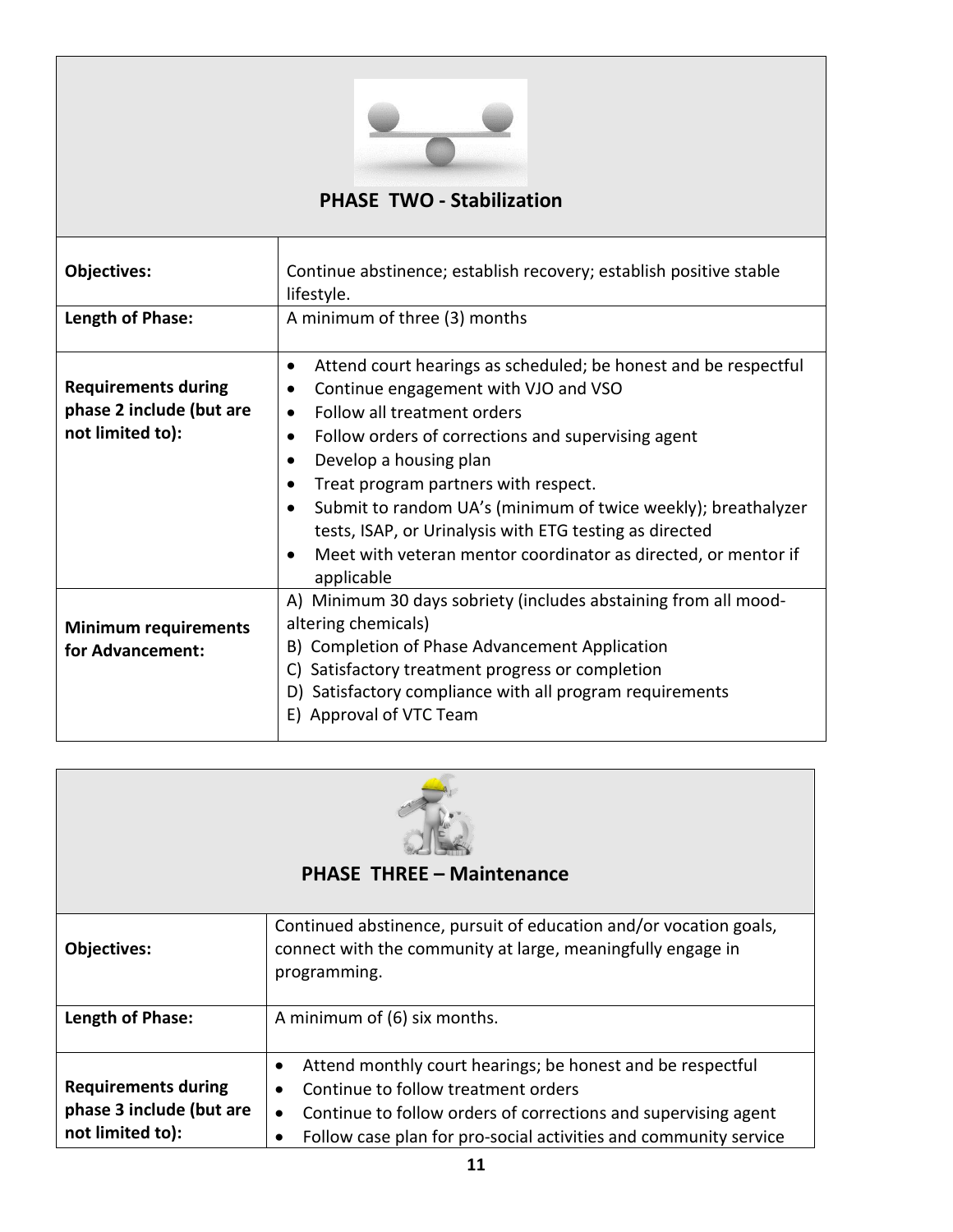| Continue to engage with VJO and VSO<br>$\bullet$                                                                                      |
|---------------------------------------------------------------------------------------------------------------------------------------|
| Continue to engage with mentor program<br>$\bullet$                                                                                   |
| Enrollment and successful participation in Domestic Violence<br>$\bullet$<br>program, if required                                     |
| Submit to random UA's (minimum of twice weekly); breathalyzer<br>$\bullet$<br>tests, ISAP, or Urinalysis with ETG testing as directed |
| Continued meetings with Veteran Mentor<br>$\bullet$                                                                                   |
| Completion of Phase Advancement Application                                                                                           |



#### **PHASE FOUR – SUCCESSFUL LIFE SKILLS**

| Objectives:                                                                | Continued abstinence, Incorporate skills learned from programming<br>into daily life.                                                                                                                                                                                                                                                                                                                                                                                                                                                                                                                                                                                                                         |
|----------------------------------------------------------------------------|---------------------------------------------------------------------------------------------------------------------------------------------------------------------------------------------------------------------------------------------------------------------------------------------------------------------------------------------------------------------------------------------------------------------------------------------------------------------------------------------------------------------------------------------------------------------------------------------------------------------------------------------------------------------------------------------------------------|
| Length of Phase:                                                           | A minimum of (4) four months                                                                                                                                                                                                                                                                                                                                                                                                                                                                                                                                                                                                                                                                                  |
| <b>Requirements during</b><br>phase 3 include (but are<br>not limited to): | Attend monthly court hearings; be honest and be respectful<br>$\bullet$<br>Continue to follow treatment orders<br>$\bullet$<br>Continue to follow orders of corrections and supervising agent<br>$\bullet$<br>Follow case plan for pro-social activities and community service<br>$\bullet$<br>Continue to engage with VJO and VSO<br>$\bullet$<br>Continue to engage with mentor program<br>$\bullet$<br>Completion of Domestic Violence program, if required<br>$\bullet$<br>Submit to random UA's (minimum of twice weekly); breathalyzer<br>tests, ISAP, or Urinalysis with ETG testing as directed<br>Continued meetings with Veteran Mentor<br>$\bullet$<br><b>Completion of Graduation Application</b> |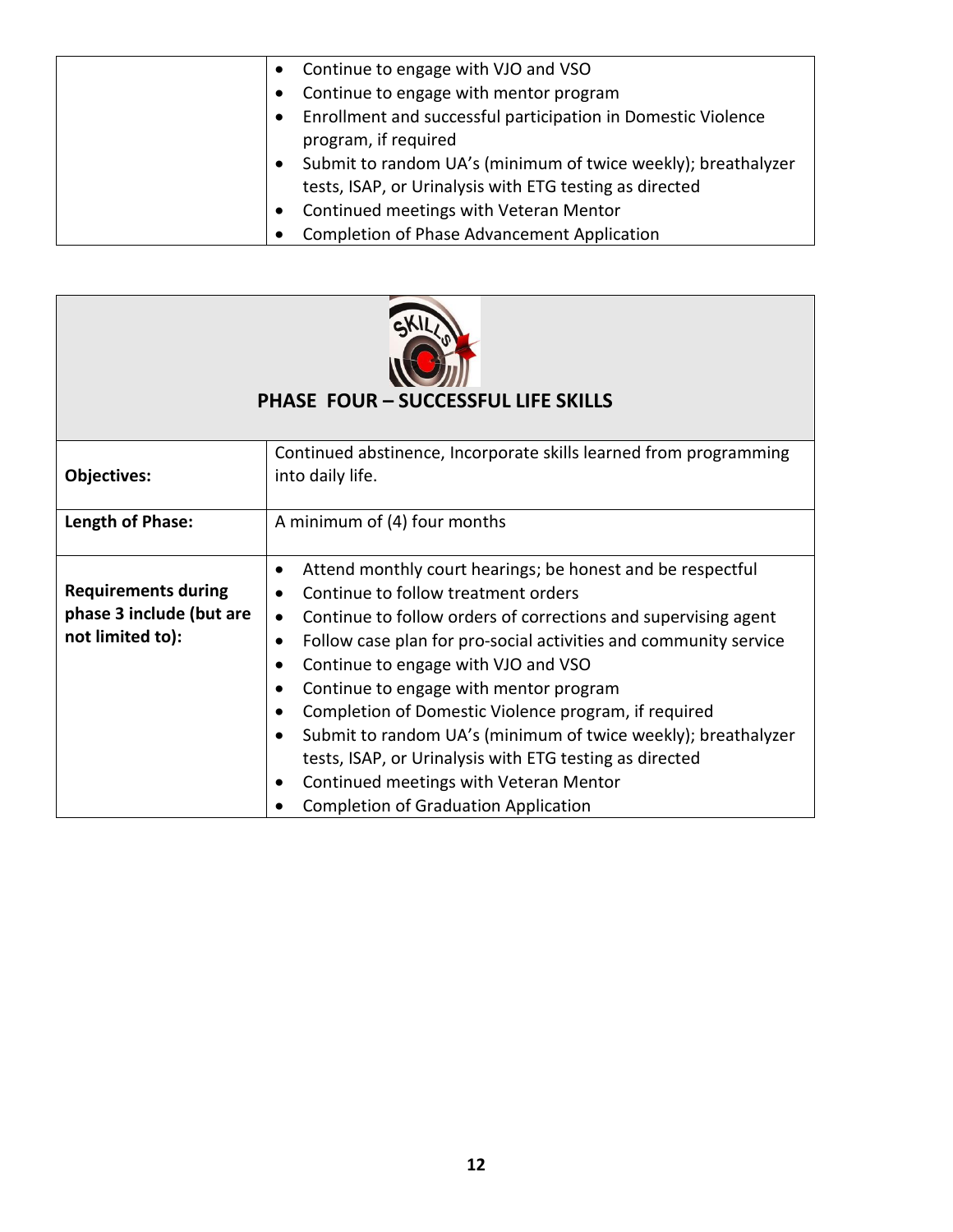

|                   | Minimum of 180 days sobriety (includes abstaining from all               |
|-------------------|--------------------------------------------------------------------------|
| <b>GRADUATION</b> | mood-altering chemicals)                                                 |
|                   | $\checkmark$ Completion of Graduation Application and present to the VTC |
|                   | Team                                                                     |
|                   | $\checkmark$ Compliant with VTC program                                  |
|                   | $\checkmark$ Successful completion of treatment                          |
|                   | $\checkmark$ Successful completion of all program requirements, phase    |
|                   | requirements and case plan goals                                         |
|                   | $\checkmark$ Employed (if applicable)                                    |
|                   | $\checkmark$ Stable medical care                                         |
|                   | $\checkmark$ Progress toward completing educational/vocational goals     |
|                   | $\checkmark$ Participating in a recovery support group                   |
|                   | $\checkmark$ Living in a safe, sober, stable residence                   |
|                   | $\checkmark$ A new LS-CMI shall be completed by Corrections (on felony   |
|                   | $cases)*$                                                                |
|                   | Approval of VTC Team                                                     |



On the day of your graduation, you will be invited to share with the VTC team how life has changed for you since you started the program. At your graduation ceremony, the Judge will present you with a challenge coin and will recognize your excellent accomplishments. Family and friends are encouraged to join you on your celebratory day.

Following graduation the team may require you to return to the VTC to check in and account for your experiences since graduation.

\* The court requires an updated LS-CMI at the time of graduation. The LS-CMI score will be compared with the score upon Sentencing into the VTC. This information will help the court in documenting success experienced by Veterans who have completed the Court.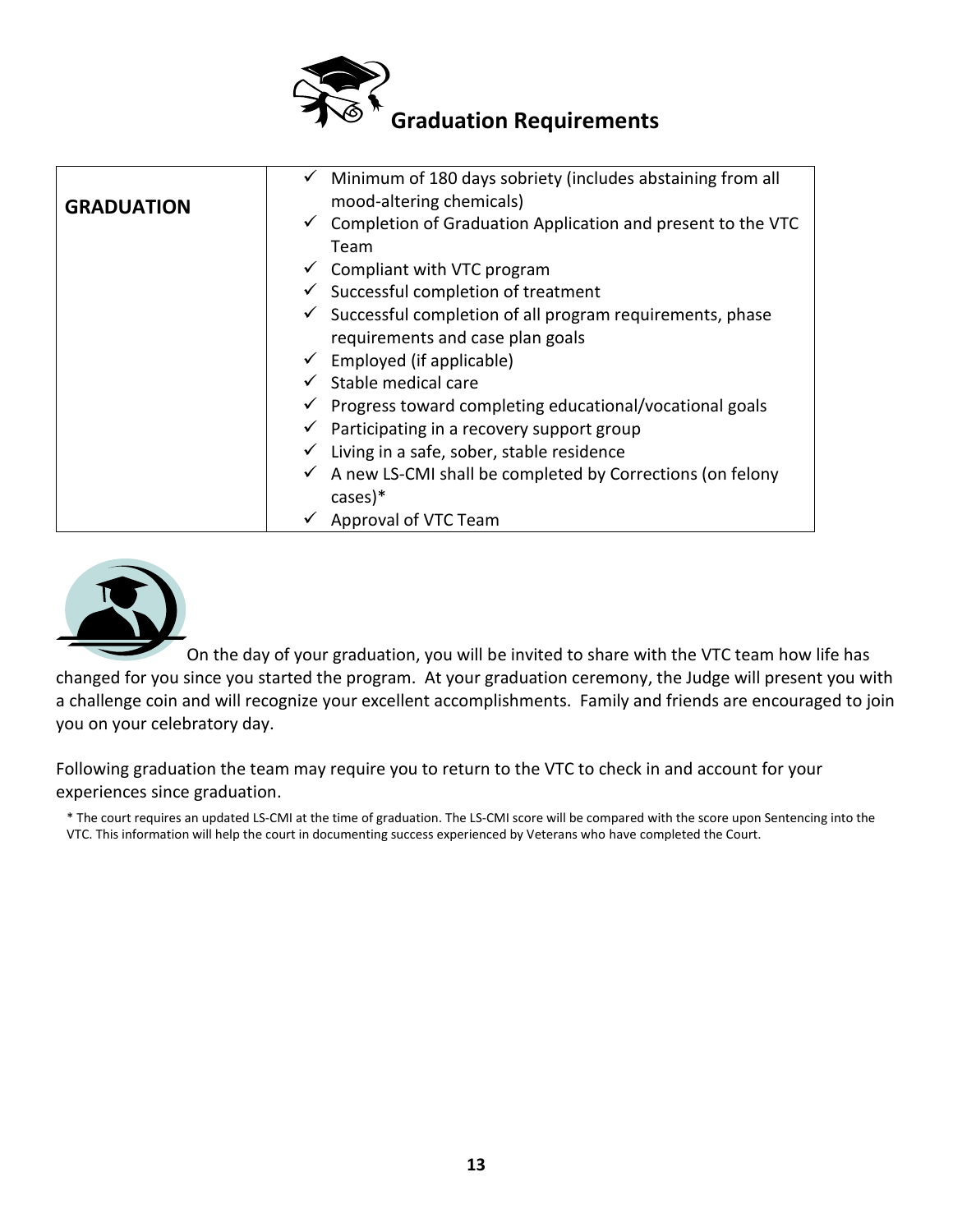# **TERMINATION CRITERIA**

Termination from the program may occur in the following situations: failure to comply with program requirements; new arrest and/or warrants; illegally being in possession of a firearm; absconding or out of contact with program for more than 60 days; or exhibiting conduct deemed inappropriate or disrespectful. Prior to termination from the program, you have a right to a hearing to determine whether you engaged in the conduct alleged (Minn. R. Crim. P. 27.04). All decisions regarding termination from the program will be made by the VTC team.

> *"We all have big changes in our lives that are more or less a second chance."*

# **DRUG AND ALCOHOL TESTING**

As a participant in the program, you are required to submit to regular, random, and observed drug and alcohol testing. The frequency of drug and alcohol testing will remain consistent throughout the duration of the program. At a minimum, **you will be tested at least 2 times per week.**

Instant drug tests or PBT's (preliminary breath tests) can be given on a random basis at any time during court, meetings with your Probation Officer or random home visits.

**Sanctions will be imposed for positive tests, diluted samples, tampered samples, and missed tests.** The severity will be determined by your admission or omission of chemical use. Continued positive tests, diluted tests, missed tests or tampering with tests may result in any of the following: loss of sober date; community service hours; jail time; more frequent testing; and/or your termination from the program.

**Diluted Test:** A diluted test result is when a person drinks an excessive amount of liquids or takes other chemicals to mask one's use prior to drug testing.

**Missed UA**: Failure to appear for drug/alcohol testing will be considered a positive test.

**Tampering:** Deliberately mixing your urine with fluids or other products, using someone else's urine or other methods to "cheat").

The use of mood-altering substances (alcohol, illegal drugs, synthetic marijuana, and prescription drugs) is prohibited by the program. **If you are on medications for a documented medical condition, you must provide proof from your doctor.** Additionally, it is your responsibility to ensure that the medication you are taking will not create a "false-positive" drug test. Your doctor should be advised of your testing obligations so that they can consider testing in prescribing medications. If a doctor prescribes a medication which s/he feels is necessary for the participant's medical treatment (example: muscle relaxer, pain medication) and the participant subsequently has a positive UA, then the participant is responsible for the cost of GCMS testing to ensure that the participant is complying with the program guidelines. Failure to abide by these restrictions will not be an excuse for "false-positive" drug tests and will result in a sanction.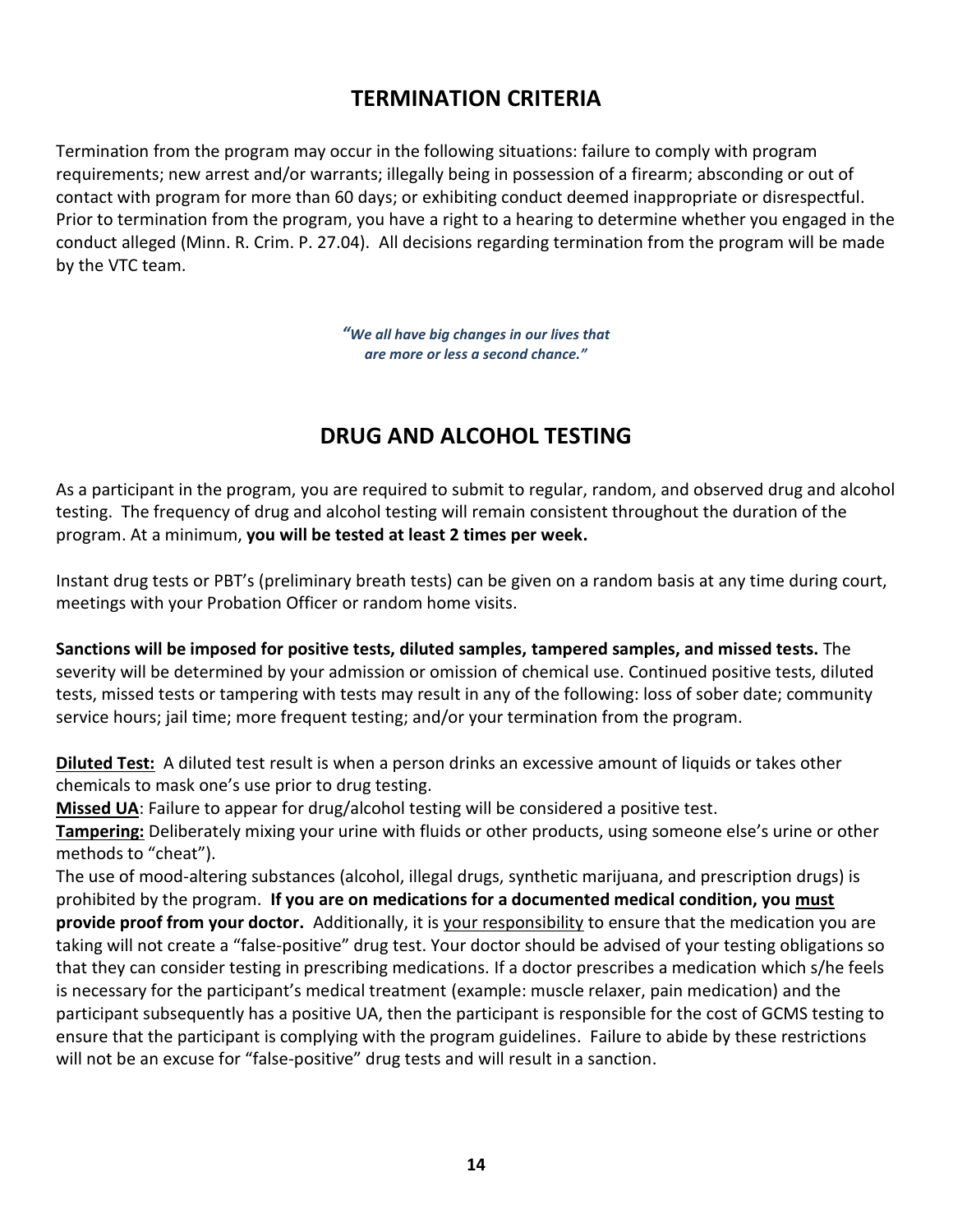# **INCENTIVES**

Incentives are responses to positive progress in the program. The type of incentive will vary depending on the behavior that needs to be recognized and are determined by the team. Incentives include (but are not limited to):

- $\checkmark$  Verbal Praise and recognition
- $\checkmark$  De-escalation of testing
- $\checkmark$  Less Frequent Court Appearances
- $\checkmark$  Gift Cards
- $\checkmark$  Sports Tickets
- $\checkmark$  Graduation

# **SANCTIONS**

Sanctions are in response to noncompliance of program requirements or other infractions. Sanctions include (but are not limited to):

- $\checkmark$  Placement in the Jury Box in Court
- $\checkmark$  Verbal or written warnings and admonishment by the Court
- $\checkmark$  Essays or book reports for court
- $\checkmark$  Journaling
- $\checkmark$  Increased support groups
- $\checkmark$  Increased supervision and/or court reporting
- $\checkmark$  Increased drug/breath testing and/or random field visits
- $\checkmark$  Community Work Service
- $\checkmark$  Geographic restriction or other housing change
- $\checkmark$  Curfew or home restrictions
- $\checkmark$  Writing assignments
- $\checkmark$  Electronic Home Monitoring and/or Intensive Supervised Alcohol Monitoring (ISAP)
- $\checkmark$  Escalating periods of jail
- $\checkmark$  Separation from the Program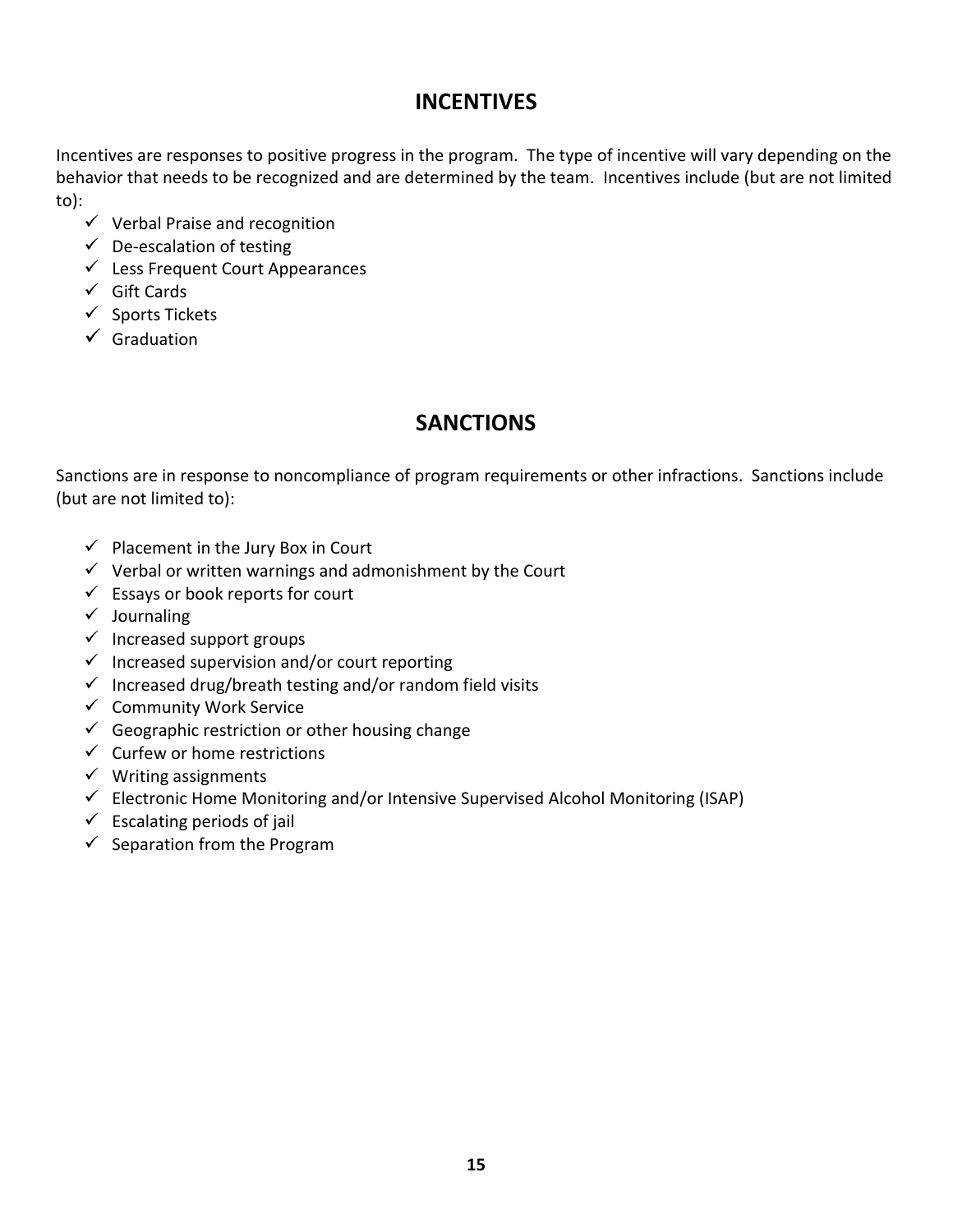# **MEDICATIONS**

**You must report all medication (prescription and over-the-counter) use to your Probation Officer, PRIOR to taking the medication. You need approval for everything you take. If you are unable to reach your Probation Officer, you need to ask for a NON-NARCOTIC AND NON-ALOCHOLIC medication.** It is your responsibility to know what is contained in the products you consume and/or use.

# **Approved over-the-counter (OTC) medications**

The following medications are approved to take **without** prior approval. **DO NOT TAKE MORE THAN THE DOSAGE INDICATES ON THE LABEL!**

**PAIN:** (None of the following can be the PM formula) Advil Ibuprofen Tylenol Aleve Aspirin

Mylanta Zantac Multivitamins Milk of Magnesia **Pepcid** Pepcid Prenatal Vitamins Pepto Bismol **Prilosec** 

#### **STOMACH ANTACIDS VITAMINS** (no sports additives/supplements)

Tums/Rolaids

#### **FLU SYMPTOMS COUGH/COLD**

**ALLERGIES** (none can be D or DM formula) **JOINT PAIN**

Zyrtec

Theraflu Delsym (non-alcoholic/pediatric) Alka-Seltzer Mucinex (cannot be D or DM)

Claritin Tylenol Arthritis Allegra Ben Gay muscle rub and patches and patches and patches and patches and patches and patches and patches Benadryl Icy Hot muscle rub and patches

#### **\*\*\*\*\*\*DO NOT TAKE\*\*\*\*\*\***

The following medications you **SHALL NOT** take **without** prior approval.

Sleep Aids/ Hypnotics such as Ambien/ Lunesta Narcotic pain relievers (without a prescription) Benzodiazepines such as ativan, valium (diazepam), clonazepam, lorazepam Over the counter caffeine preparations, diet pills, or energy drinks **Tranquilizers** Cough syrups containing codeine and/or alcohol Muscle relaxers (without prior approval)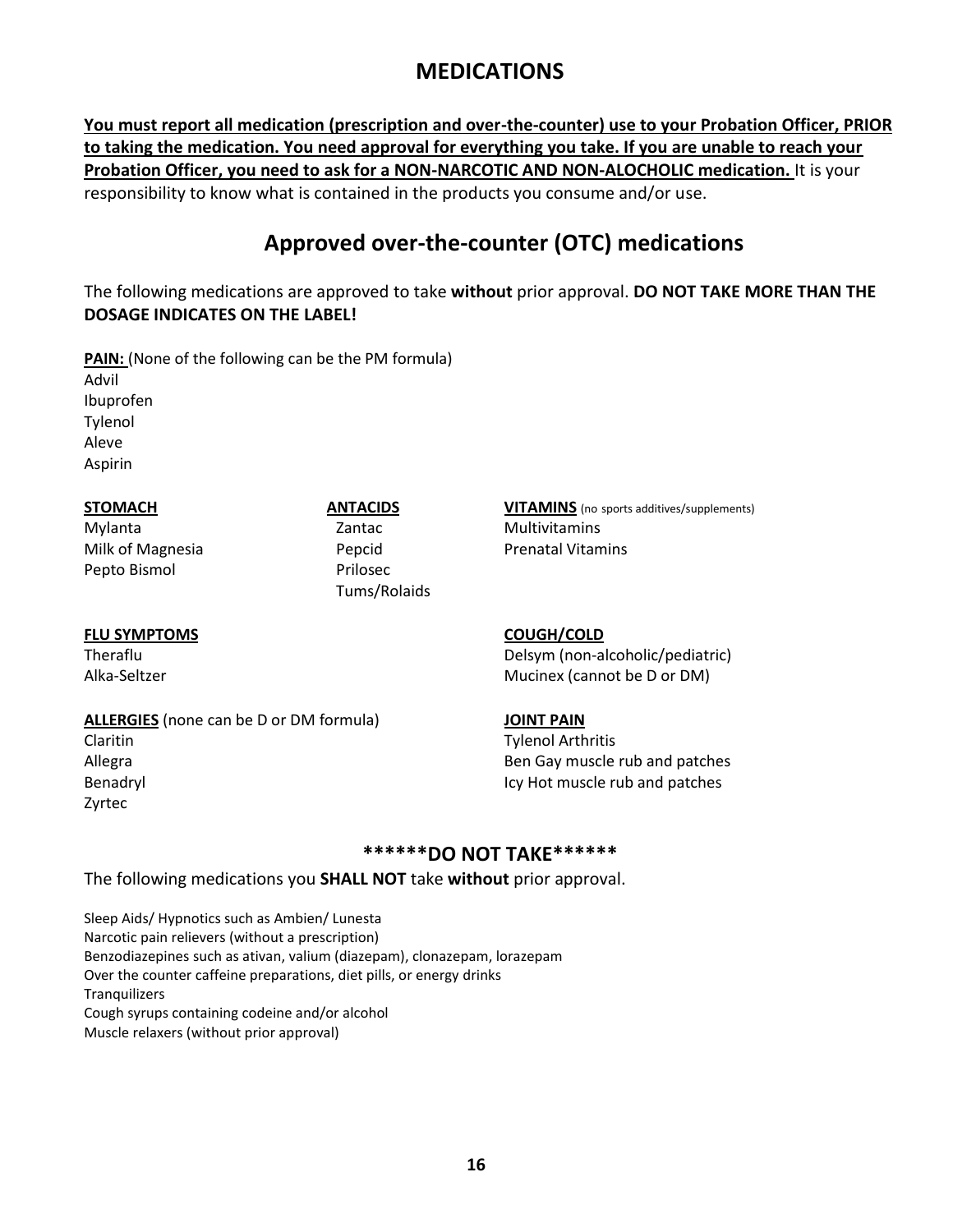

# **HELPFUL PHONE NUMBERS**

| VJO-David Holewinski                      | 612.467.5082 |
|-------------------------------------------|--------------|
| Anoka County Veteran's Services (VSO)     | 763.323.5290 |
| VSO Fax Number                            | 763.323.5296 |
| <b>Community Corrections:</b>             | 763.323.5901 |
| Color Wheel Line:                         | 763.712.2903 |
| Court Administration                      | 763.422.7350 |
| <b>Clerk Lacy Greninger</b>               | 763.422.7406 |
| Clerk Jill Kealy                          | 763.323.5978 |
| Crisis Hotline                            | 800.273.TALK |
| <b>MN Assistance Council for Veterans</b> | 651.291.8756 |
| MN Dept. Employment-Economic Development  | 651.642.0703 |

MN Courts Website [www.mncourts.gov](http://www.mncourts.gov/)

MN Courts Public Access and the material state [www.mncourts.gov/publicaccess](http://www.mncourts.gov/publicaccess)

# **Good Luck to You, and Thank You for Your Service to Our Country!**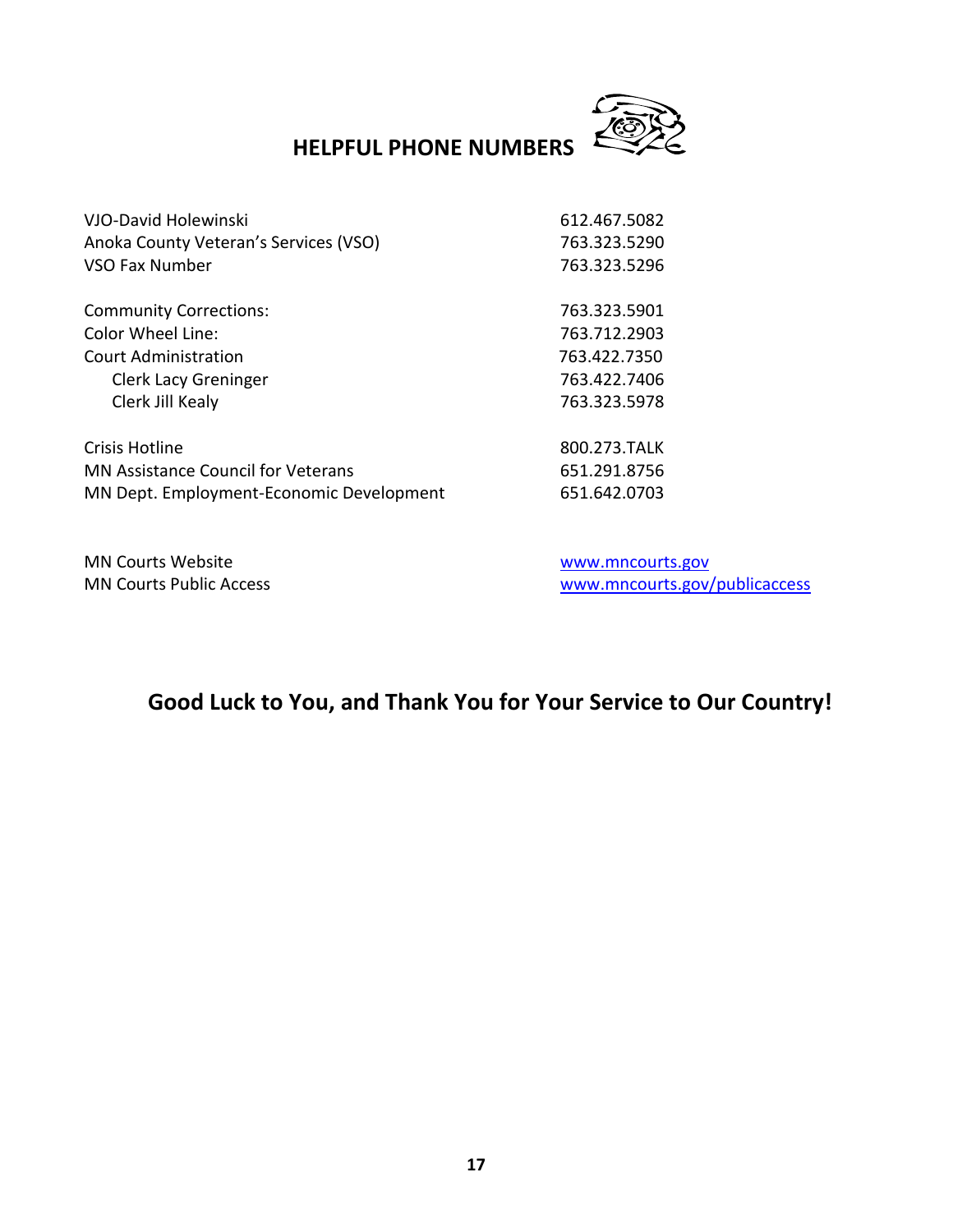#### **Authorization to Disclose Claimant/Benefit and Protected Health Information**

The Anoka County Veterans Treatment Court of Anoka County, Minnesota has made it a condition of my participation in its disposition of my pending criminal matters that I disclose information protected by 5 U.S.C. 552a, 38 U.S.C. 5701, 45 CFR Parts 160 and 164, and 38 USC §7332 (drug and alcohol abuse, HIV infection, and sickle cell anemia) to the criminal justice system.

Therefore, I, the same states of the United States department of the United States department of

Veterans Affairs, Veterans Benefits Administration and Veterans Health Administration disclose my claimant and/or benefit information and protected health information to the following:

**Anoka County Veterans Treatment Court and all parties sanctioned by and associated with the court or**  jail in either pre or post court proceedings.

**\_\_\_\_\_\_\_\_\_ \_\_\_\_\_\_\_\_\_ \_\_\_\_\_\_\_\_\_ \_\_\_\_\_\_\_\_\_ \_\_\_\_\_\_\_\_\_ \_\_\_\_\_\_\_\_\_ \_\_\_\_\_\_\_\_** I authorize release of the following protected health information:

(Veteran's Name)

**Any and/or all claimant and/or benefit information and any and/or all medical and psychological information to include communication in person, by telephone, mail, encrypted email, or fax.**

**\_\_\_\_\_\_\_\_\_ \_\_\_\_\_\_\_\_\_ \_\_\_\_\_\_\_\_\_ \_\_\_\_\_\_\_\_\_ \_\_\_\_\_\_\_\_\_ \_\_\_\_\_\_\_\_\_ \_\_\_\_\_\_\_\_ \_\_\_\_\_\_\_\_\_ \_\_\_\_\_\_\_\_\_** 

I certify that this request is made freely, voluntarily and without coercion and that the information on this form is accurate and complete to the best of my knowledge.

I understand that I will receive a copy of this form after I sign it.

I understand that the VA may not condition treatment, payment, enrollment, or eligibility for benefits upon my signing of this authorization.

This authorization will expire upon discharge from the Anoka County Veterans Treatment Court of Anoka County, Minnesota. I understand that I may not revoke this authorization before that date. I understand that failure to provide the Veterans Treatment Court with the appropriate authorizations may lead to my removal from the Veterans Treatment Court and the transfer of my pending criminal matters to the regular District Court venue.

 $\overline{\phantom{a}}$  , and the contract of the contract of the contract of the contract of the contract of the contract of the contract of the contract of the contract of the contract of the contract of the contract of the contrac Date Print Name and Last Four of SSN

\_\_\_\_\_\_\_\_\_\_\_\_\_\_\_\_\_\_\_\_\_\_\_\_\_\_\_\_\_\_\_\_\_

Signature

\_\_\_\_\_\_\_\_\_\_\_\_\_\_\_\_\_\_\_\_\_\_\_\_\_\_\_\_\_\_\_\_\_ **Address** 

Revised 10/2015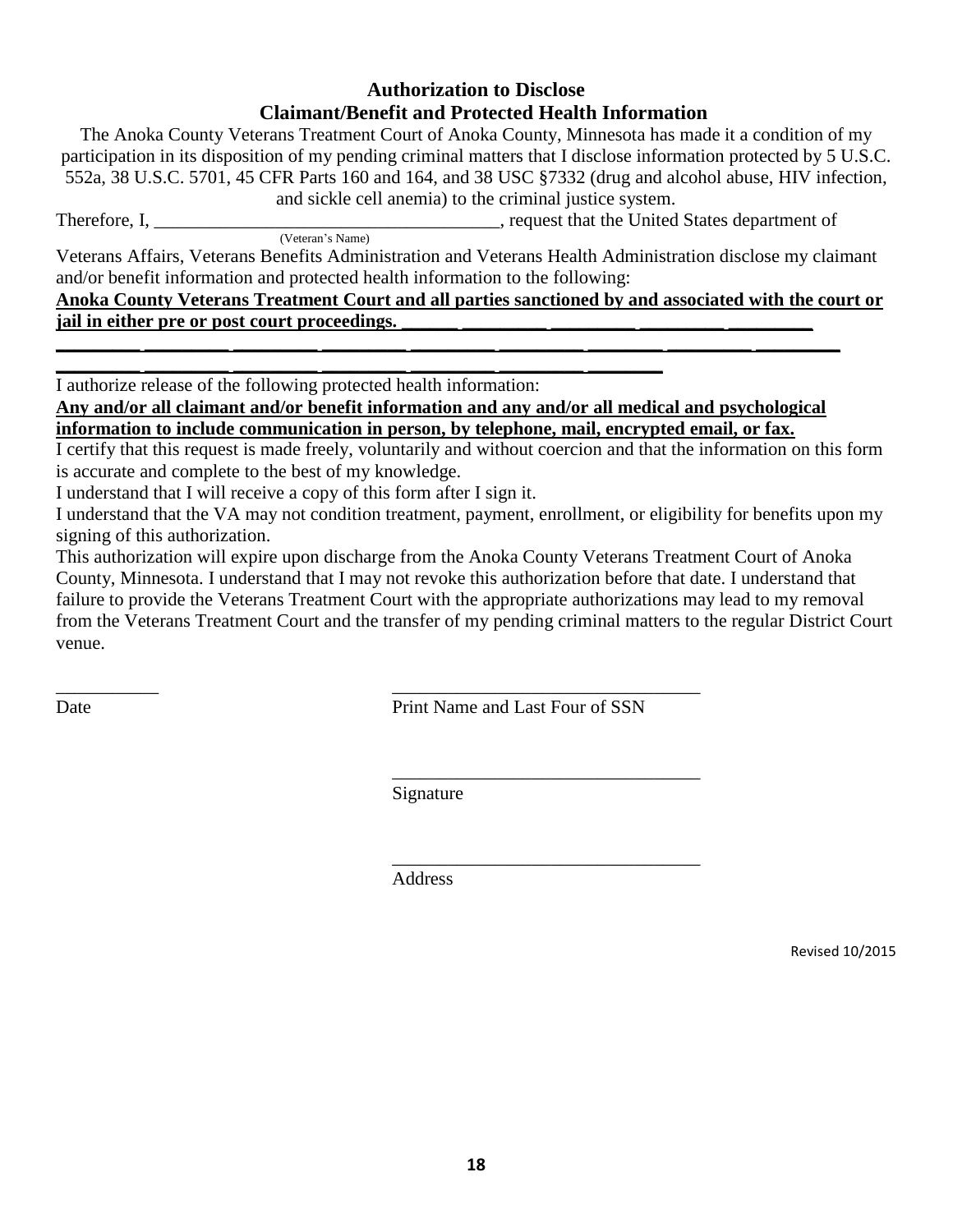\_\_\_\_\_\_\_\_\_\_\_\_\_\_\_\_\_\_\_\_\_\_\_\_\_\_\_\_\_\_\_\_\_\_

State of Minnesota

v. Case # \_\_\_\_\_\_\_\_\_\_\_\_\_\_\_\_\_\_\_\_\_\_\_\_\_\_\_\_\_

#### **CONSENT TO RELEASE PRIVATE HEALTH, ALCOHOL/DRUG AND MENTAL HEALTH RECORDS AND INFORMATION**

My name is \_\_\_\_\_\_\_\_\_\_\_\_\_\_\_\_\_\_\_\_\_\_\_\_\_\_\_\_\_\_\_\_\_\_\_\_\_\_\_\_\_ My date of birth is \_\_\_\_\_\_\_\_\_\_\_\_\_\_\_\_\_\_\_\_\_\_\_\_\_\_

- 1. I understand that to be considered for participation in the Anoka County Veterans Treatment Court, I must allow my medical and alcohol/drug treatment providers to furnish information (including mental health) relating to my treatment to any member of the Veterans Treatment Court Team for the duration of my participation in the Veterans Treatment Court, and by signing this agreement I agree to the disclosure of such records and information.
- 2. I understand that my treatment records are protected under the federal law and regulations governing Confidentiality of Alcohol and Drug Abuse Patient Records, 42 C.F.R. Part 2, and 38 U.S.C. 7332, and cannot be disclosed without my written consent unless otherwise provided for in the regulations. I understand that my medical records are protected by federal law and regulations. I also understand that my records concerning mental health services I receive are protected by state law. I understand that I may revoke this authorization at any time with a written request, and by doing so, I am choosing to opt out of the Veterans Treatment Court. **Otherwise, this consent will expire twenty-four months from the date listed below.** I further understand that my records may be transmitted by fax and electronically.

This document does NOT supersede any similar consent forms that I may sign specifically for the release of Veterans' Administration records or for release of any of my treatment records to the Veterans' Administration if said consent forms provide that the consent is irrevocable. In those cases, the Veterans' Administration forms shall prevail.

- 3. I understand that the purpose of releasing this medical and treatment information is for the Veterans Treatment Court Team to determine my eligibility for the program, to determine the proper treatment placements and regimen, and to judge my progress in the program.
- 4. I understand that my medical and treatment information may be discussed in the Veterans Treatment Court where other participants and observers may hear it.
- 5. I have read this document, or it has been read to me, and I understand its contents. By signing this Consent, I am telling the Court that I understand the rights I am waiving.

DATE \_\_\_\_\_\_\_\_\_\_\_\_\_\_\_\_\_\_\_ \_\_\_\_\_\_\_\_\_\_\_\_\_\_\_\_\_\_\_\_\_\_\_\_\_\_\_\_\_\_\_\_\_\_\_\_\_\_\_\_\_\_\_\_\_\_\_\_

DATE  $\Box$ 

Defendant

Defendant's Attorney (if applicable)

Revised 10/2015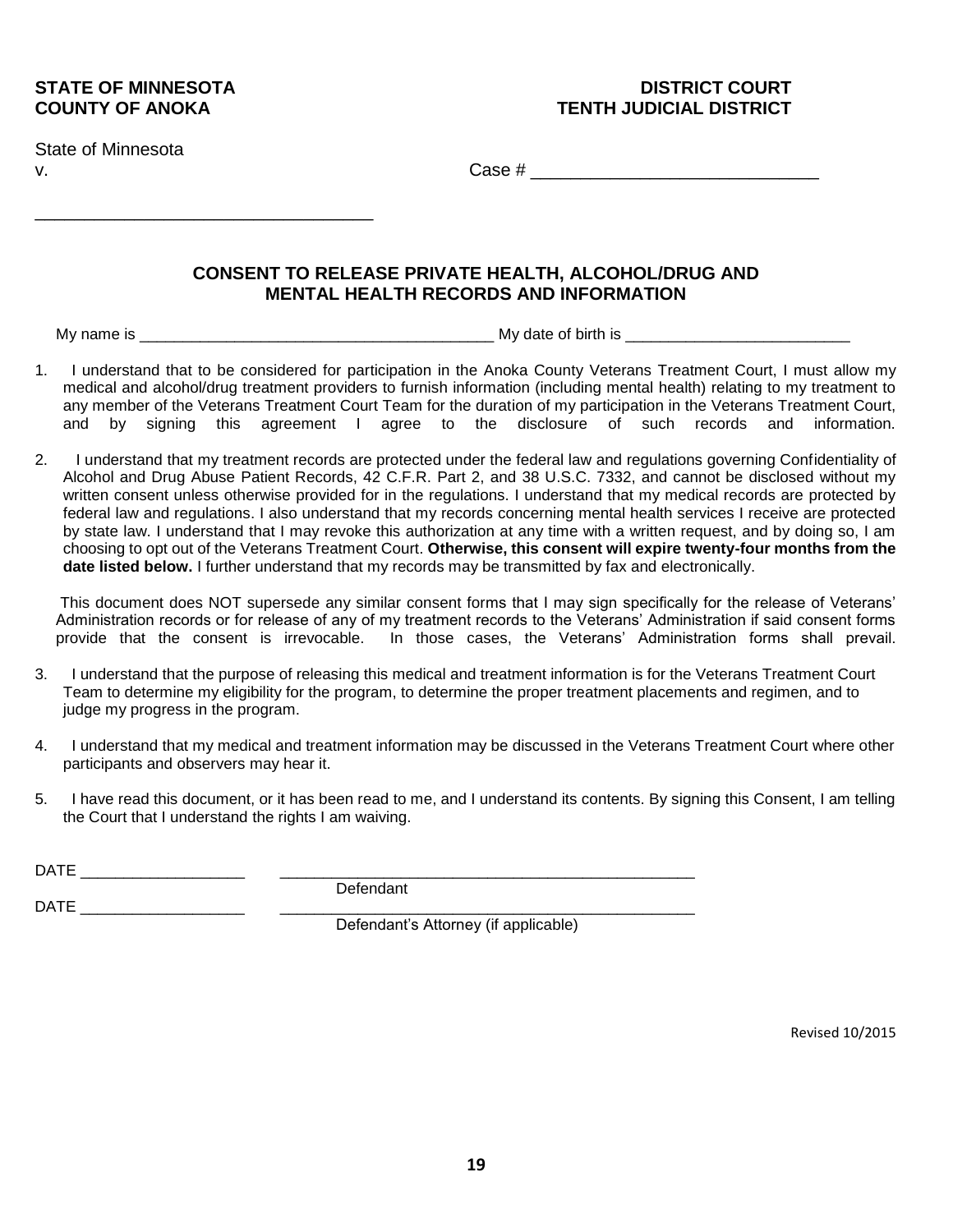#### **STATE OF MINNESOTA DISTRICT COURT AND ALL COUPS OF MINNESOTA**

v.

#### **COUNTY OF ANOKA TENTH JUDICIAL DISTRICT**

State of Minnesota Case # 02-CR-\_\_\_\_\_\_\_\_\_\_\_\_\_\_\_

\_\_\_\_\_\_\_\_\_\_\_\_\_\_\_\_\_\_\_\_\_\_\_\_\_\_\_\_\_\_\_\_\_\_ Charge \_\_\_\_\_\_\_\_\_\_\_\_\_\_\_\_\_\_\_\_

#### **Anoka County Veterans Treatment Court Participant Agreement**

The purpose of the Anoka County Veterans Treatment Court is to promote public safety and assist and support veterans and their families by creating a coordinated response through collaboration with the veteran's service delivery system, community-based services, and the criminal justice system. I have been offered and have accepted the opportunity to participate in this program.

#### I, \_\_\_\_\_\_\_\_\_\_\_\_\_\_\_\_\_\_\_\_\_\_\_\_\_\_\_\_\_\_\_\_, VOLUNTARILY AGREE TO THE FOLLOWING:

- 1. I will attend and complete any treatment program and/or support group, including AA/NA that I am referred to by the Court. I agree to be supervised by persons designated by the Court. I will obey all rules of the treatment program and/or support group, provide verification of my participation, and pay all required fees.
- 2. I will submit to urine, breath and other drug testing as ordered by the Court. I will not manipulate the results of any testing of me. I will control the intake of fluids so as not to dilute any urine sample. I will cooperate during random home visits by probation officers, police officers, or other authorized agencies, including breath testing and cursory searches of my person and residence.
- 3. I will appear for all court dates, treatment meetings, probation officer meetings, classes or other scheduled appointments as ordered by the Court, and I will be on time. I will treat all members of the Veterans Treatment Court staff with respect.
- 4. I will comply with the terms and conditions of my sentence and any other rules designated by Community Corrections (probation) or members of the Program.
- 5. I agree to keep the Court and treatment providers informed of my current address and phone number(s) and to report all address and phone changes to my probation officer before I make the changes.
- 6. I will not use or possess alcohol or any mood-altering substances while participating in the Program. Furthermore, I understand that I must have prior permission from Court staff before taking any prescribed medication. I will provide verification of prescriptions to my probation officer before any use of medication. Except in the case of a life-threatening medical emergency, I will only use one physician, one pharmacy, and one hospital while in the Program, and I will advise any health care professionals who treat me that I am chemically dependent.
- 7. The Court or Community Corrections may impose immediate sanctions for non-compliance with conditions of the program.
- 8. I agree to the terms set forth by the Program and understand that I will be terminated from the program if I do not follow the Program rules. I have received a copy of this Participant Agreement and agree to its terms and conditions. I also understand that full compliance will fulfill the original Court order and may result in early termination of my probation or placement on administrative probation.

Defendant

DATE  $\Box$ 

Defendant's Attorney

Revised 10/2015